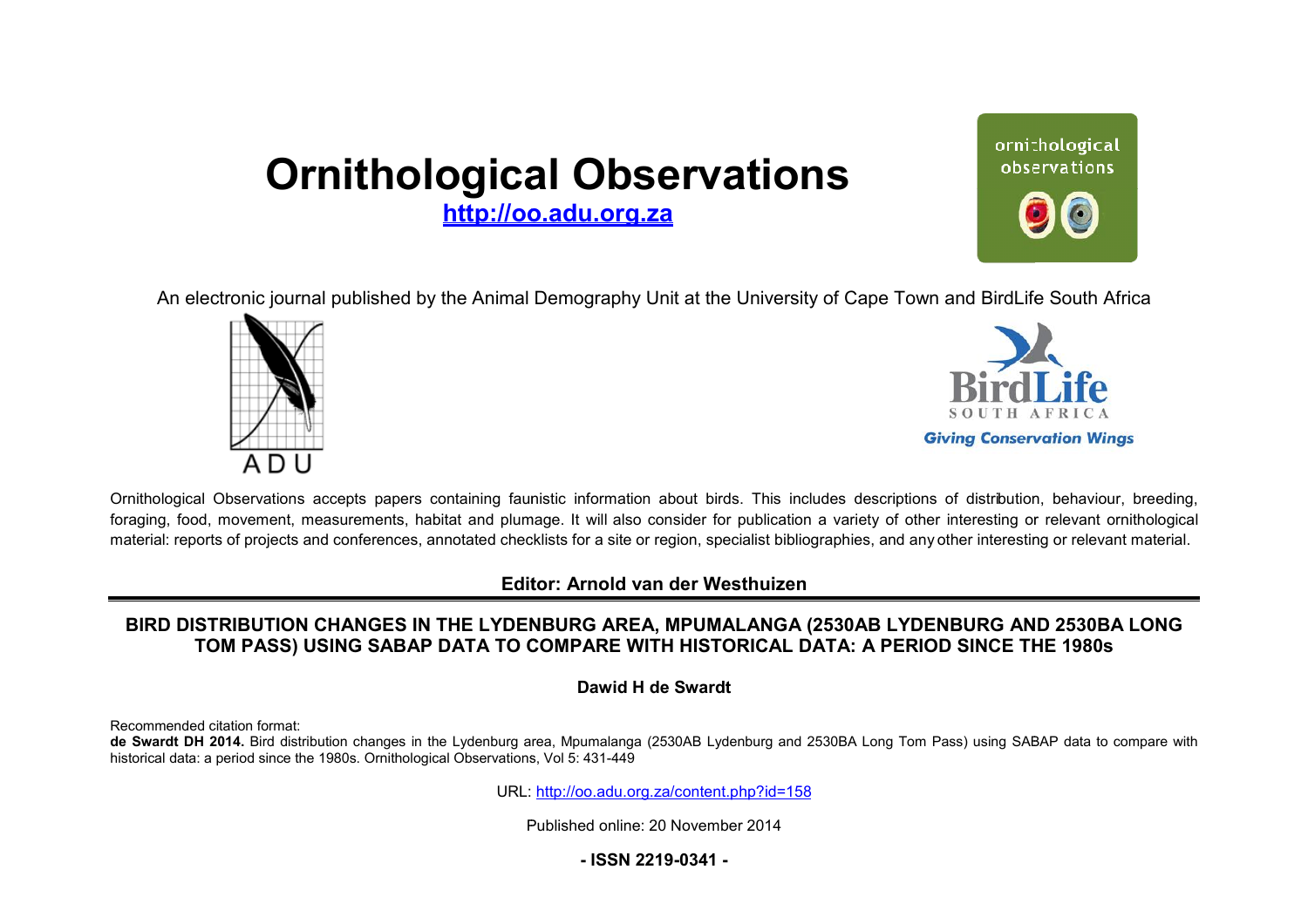

## BIRD DISTRIBUTION CHANGES IN THE LYDENBURG **AREA, MPUMALANGA (2530AB LYDENBURG AND 2530BA LONG TOM PASS) USING SABAP DATA T )TO COMPARE WITH HISTORICAL DATA: A PERIOD LSINCE THE 1980s**

*Dawid H de Swardt\**

Department of Ornithology, National Museum, PO Box 266, Bloemfontein 9300, South Africa.

\* Corresponding author: dawie@nasmus.co.za

#### **Introduction**

Prior to the start of SABAP1 in 1987, the only available bird distribution data were from annotated checklists such as the South African Avifaunal series (1961-1972; published by the P Percy Fitzpatrick Institute of African Ornithology, University of Cape To Town), the Southern Birds series (1975-1995) and other annotated the Southern Birds series (1975-1995) and other annotate<br>checklists in scientific journals or bird club newsletters (e.g. Mirafa).

During the Bird and Man Symposium held in Johannesburg in April 1983 the desirability and feasibility for a Bird Population Data Bank with the aim to undertake long term studies on SAs bird populations was discussed (Bunning 1985). Prys-Jones (1984) reviewed the proceedings in an article in *Bokmakierie* (past magazine of the South African Ornithological Society, now BirdLife South Africa) and discussed topics such as bird ringing, nest record card data collecting, atlases, and censuses including studies such as White Stork Censuses. During that time the only regional bird atlas in South Africa published was that of Natal by Cyrus and Robson (1980); with other atlases in preparation – Transvaal (Tarboton *et al.* 1987) and the Free State (Earle and Grobler 1988). The atlas of birds of the rm studies on SAs bird populations<br>Prys-Jones (1984) reviewed the<br>akierie (past magazine of the South<br>now BirdLife South Africa) and<br>I ringing, nest record card data<br>s including studies such as White<br>the only regional bird

Jones (1984) the involvement of amateur birdwatchers (citiz (citizen scientists) was emphasized. In 1987 the first South African Bird Atlas Project (SABAP1) was launched with large contributions from both professional and amateur ornithologists during the fieldwork period. southwestern Cape were to follow later. In the discussion by Prys-

**INTEREMIGRE Southwestern Cape were to follow later. In the discussion by Prys<br>
ILYDENBURG AND conserts (364) the involvement of amateur birdwatchers (citzer<br>
G SABAP DATA TO scientists) was emphasized. In 1987 the first S** During the early 1980s I developed an interest in Ornithology and Project (SABAP1) was launched with large contributions from both<br>professional and amateur ornithologists during the fieldwork period.<br>During the early 1980s I developed an interest in Ornithology and<br>started bird surveys a Gustav Klingbiel Nature Reserve (hereafter GKNR) outside the town, the lower Long Tom Pass area and the valley along the Sterkspruit river towards the De Kuilen Fish hatchery / Sterkspruit Nature Reserve areas. These surveys spanned over a period of ca 8 years and resulted in a publication in the Southern Birds series (de Swardt 1990). In the same year that SABAP1 was launched, I initiated a project on Gurney's Sugarbirds *Promerops gurneyi* in the Lydenburg area (my Southern Birds study area) (de Swardt 1991). During the sugarbird project at Lydenburg (of which I still visit certain study sites), data on bird distribution were collected for SABAP1, the Birds in Reserves Project (BIRP), and later SABAP2. BIRP was initiated after SABAP1 specifically to collect data for reserves and conservation areas. When the SABAP2 project started in July 2007 the spacial reference grid was changed from species per quarter conservation areas. When the SABAP2 project started in July 2007<br>the spacial reference grid was changed from species per quarter<br>degree sqaure to species per pentad (5' latitude x 5' longitude – that is 9 smaller squares per quarter degree grid cell).

This study investigates the changes in bird populations and abundance (using SABAP reporting rates) for the Lydenburg area and analyses the 2530AB (Lydenburg) and 2530BA (Long Tom Pass) quarter degree grid cells over a period of more than 30 years. The aim of this article is to compare the historical data obtained in Lydenburg during the early 1980s and to highlight how the bird species diversity had changed from SABAP1 to the SABAP2 period. s the 2530AB (Lydenburg) and 2530BA (Long Tom<br>r degree grid cells over a period of more than 30 years.<br>his article is to compare the historical data obtained in<br>luring the early 1980s and to highlight how the bird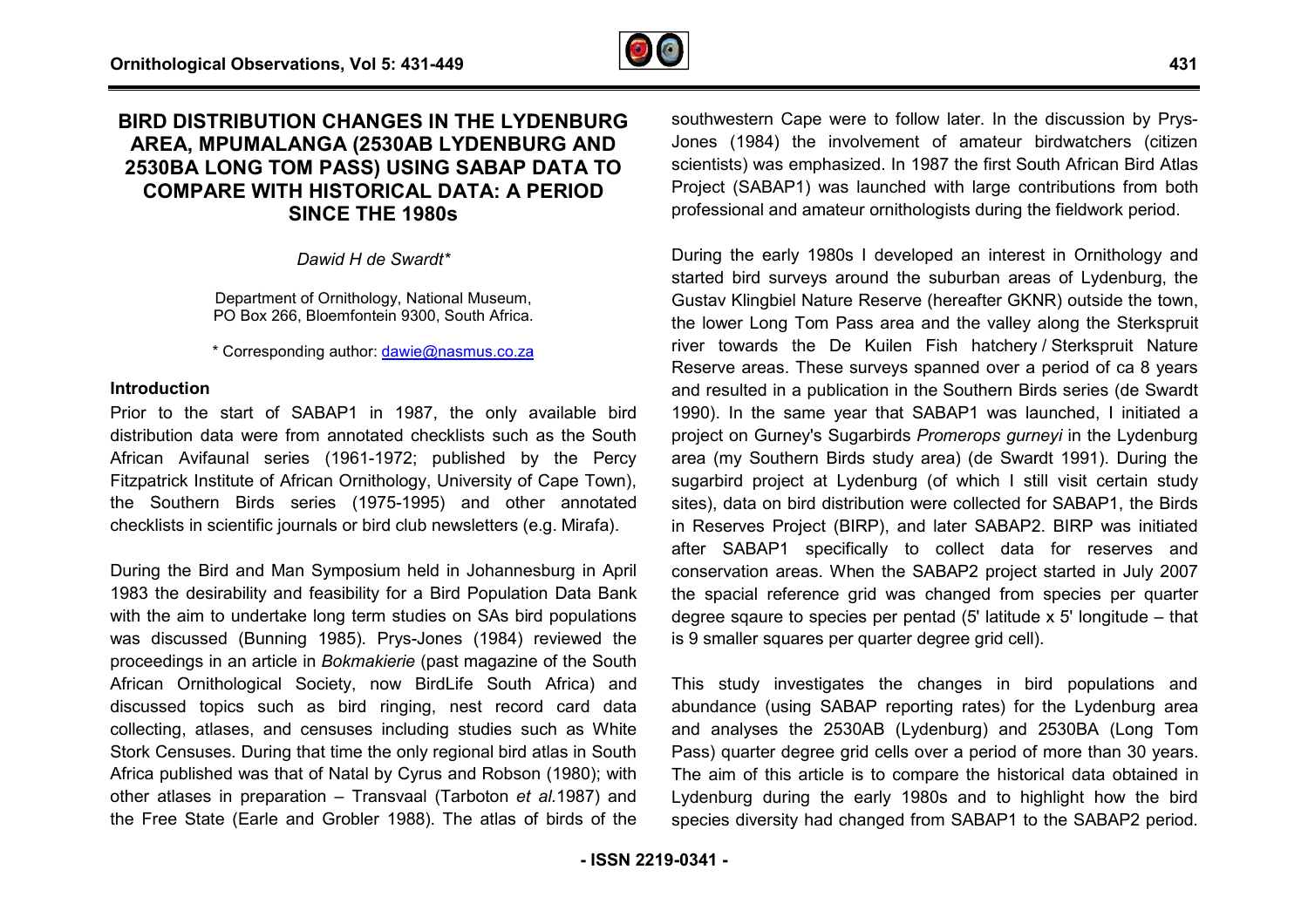



Fig 1 - Map of the Lydenburg area, Mpumalanga with 2530AB Lydenburg and 2530BA Long Tom Pass quarter degree squares with pentads (smaller black squares).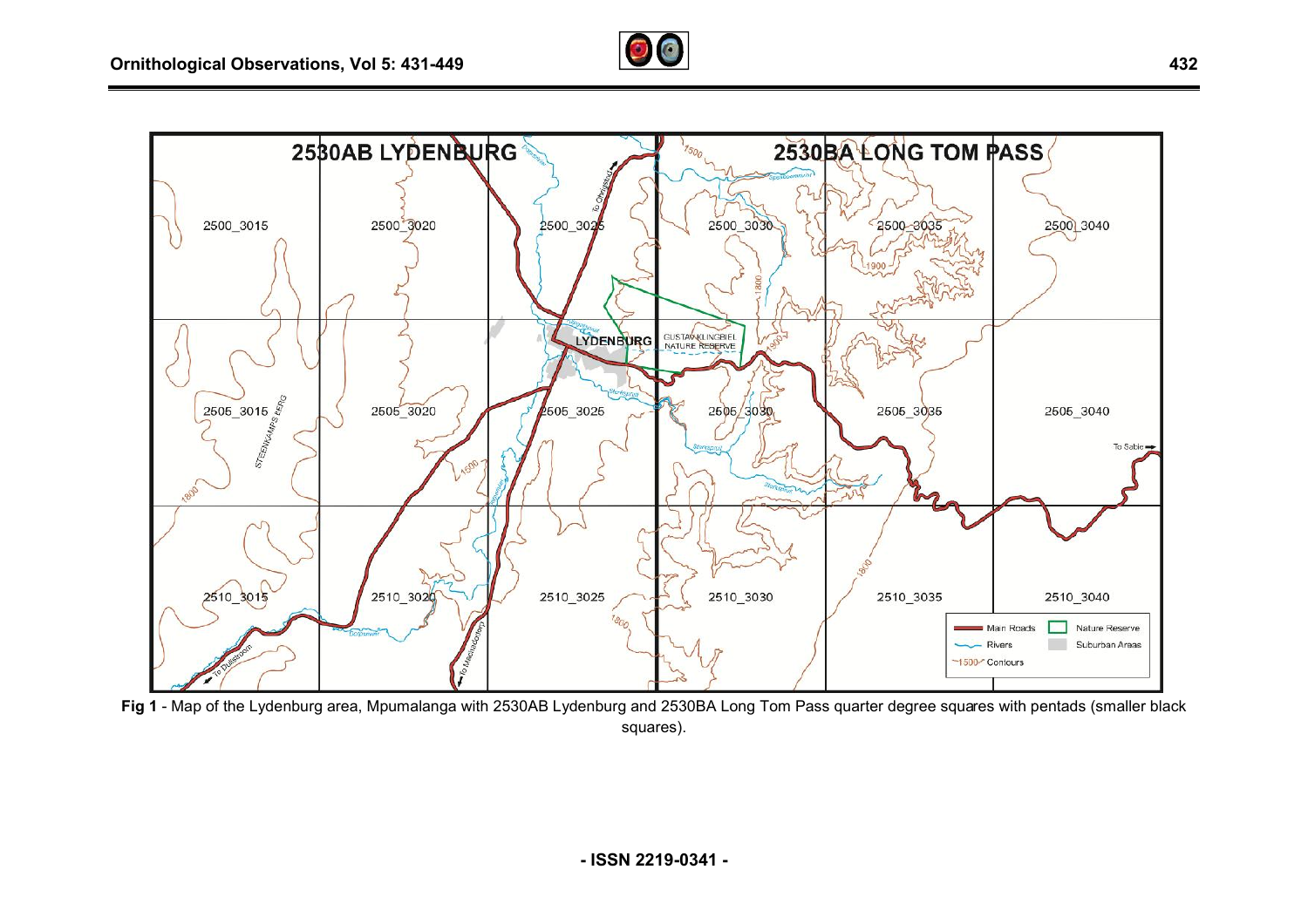

## **Study area, vegetation and methods**

The study areas described in de Swardt (1990) were mainly concentrated in and around the Lydenburg suburban areas, the GKNR along the Long Tom Pass and the valley along the Sterkspruit GKNR along the Long Tom Pass and the valley along the Sterkspruit<br>River towards the De Kuilen Fish hatchery and the Sterkspruit Nature Reserve area. This study area forms a part of the 2530AB Lydenburg and 2530BA Long Tom Pass quarter degree squares (now SABAP2 2505\_3025, 2505\_3030, 2500\_3025 and 2500\_3030 pentads) 2505\_3025, 2505\_3030, 2500\_3025 and 2500\_3030 pentads)<br>(Fig 1). Areas surrounding Lydenburg were also visited and surveyed for research and atlasing purposes since 1987 (in the two QDS) and it included the Steenkampsberg mountain range and areas along the Spekboom River towards the Finsbury area on the Mount Anderson escarpment.

The study area straddles the borders of the Highveld, bushveld and escarpment vegetation areas described and shown in the "Transvaal" maps by Tarboton *et al.* (1987). Lydenburg therefore has grassland, bushveld and Afro-montane vegetation characteristics which attract bird species associated with these habitat types. Lydenburg is situated in the eastern part of the grassland biome and the following vegetation units are described for this area: Lydenburg Thornveld (Gm21), Lydenburg Montane Grassland (Gm18), Northern Mistbelt forest (Fo24) and north towards Ohrigstad the Ohrigstad Mountain Bushveld (SVcb26) vegetation unit (Mucina and 2006) (Fig 2). On the high altitude areas, with mountain peaks, slopes and deep valleys around Lydenburg on the Steenkampsberg and Mount Anderson (Long Tom Pass) the Lydenburg Montane Grassland dominates with short grasslands on higher areas and taller grasses on lower slopes. Dominant trees are *Protea roupelliae, P. caffra* and *Faurea saligna,* various species of low shrubs and herbs. On the higher montane areas on isolated cliffs and valleys, small pockets of Northern Afro-temperate Forest communities occur. rassland, bushveld and Afro-montane vegetation characteristics<br>hich attract bird species associated with these habitat types.<br>ydenburg is situated in the eastern part of the grassland biome and<br>ne following vegetation unit



is, with mountain peaks, Fig 2 - Vegetation units in the Lydenburg area, Mpumalanga showing the general of the Steenkampsberg the Lydenburg area, and the Lydenburg Montane displane the Lydenburg Montane areas and around Ly 2530AB Lydenburg and 2530BA Long Tom Pass QDS in the smaller rectangle (vegetation after Mucina & Rutherford 2006). The vegetation units around Lydenburg described in the text are Lydenburg Tho Thornveld (Gm21), Lydenburg Montane Grassland (Gm18), Northern Mistbelt forest (F (Fo24) and north towards Ohrigstad the Ohrigstad Mountain Bushveld (SVcb26) vegetation unit.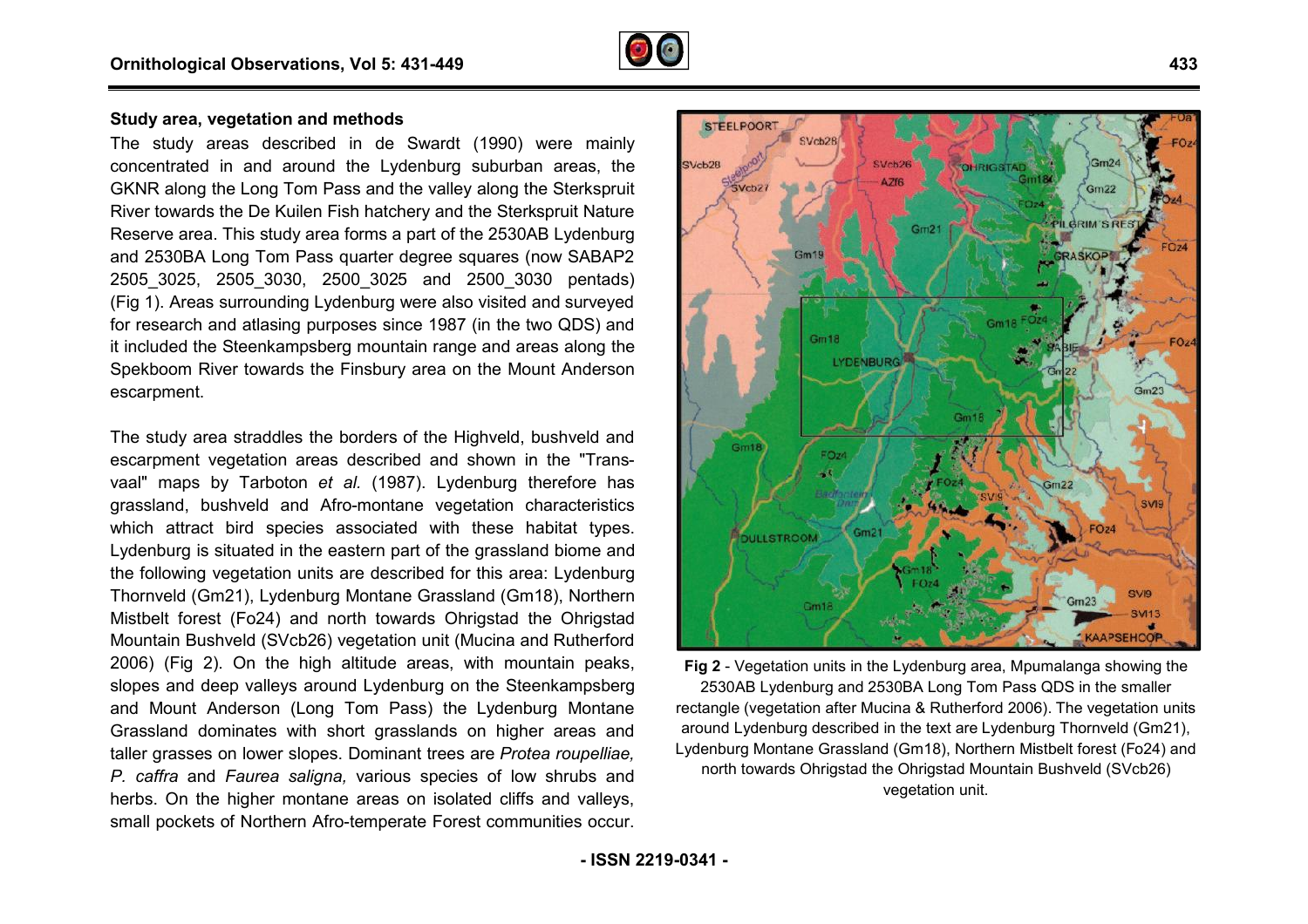

Towards Sabie and Graskop, Northern Mistbelt Forest becomes dominant. These plant communities mainly occur in east-facing kloofs in small patches with *Olinia emarginata*, *Podocarpus latifolius* , Syzygium gerrardii and various low shrubs and understorey vegetation. In the lower-lying areas on the foot of the mountains around Lydenburg is the Lydenburg Thornveld vegetation type, and is open frost-hardy woodland. Some areas are rocky and dominated vegetation. In the lower-lying areas on the foot of the mountains around Lydenburg is the Lydenburg Thornveld vegetation type, and is open frost-hardy woodland. Some areas are rocky and dominated by Vachellia karroo with C *V. ataxacantha* and various low shrubs and climbers. Northwards from Lydenburg outliers of the Ohrigstad Mountain Bushveld occur along the main river systems, characterized by an open to dense woody layer on steep slopes on the mountain sides and in deep valleys. from Lydenburg outliers of the Ohrigstad Mountain Bushveld occur<br>along the main river systems, characterized by an open to dense<br>woody layer on steep slopes on the mountain sides and in deep<br>valleys.<br>Typical bushveld trees

*Englerophytum magalismontanum*, as well as *Aloe marlothii*  occur on rocky slopes.

The analysis of the comparisons of the birds of the Lydenburg area was performed using SABAP1 data from the 2530AB and 2530BA quarter degree grid cells and SABAP2 data from the 18 pentads in these 2 quarter degree grid cells. The Bird in Reserves (BIRP) data of the GKNR and the Lydenburg Fisheries (now Lydenburg Production Unit) of the periods 1992 to ca. 2000 were also obtained from the ADU website for data analysis. The pentads around Lydenburg (2505\_3025, 2505\_3030, 2500\_3025 and 2500\_3030) were used for the main species analysis while the reporting rate comparisons of the 2530AB and 2530BA QDGC of SABAP1 were compared with reporting rates in the 18 pentads of the QDGC of SABAP2 bird data. The reporting rate data analysis of SABAP2 data were analyzed as a mean reporting rate percentage of total cards (n=103) for both quarter degree squares.

A total of 276 species hads been recorded during the 1980 1980s study of the birds of the Lydenburg area. This study covered only portions of the four pentads (2500\_3025, 2500\_3030, 2505\_3025 2505\_3025, 2505\_3030) of the current SABAP2 project, with 210 species classified as resident and migrants, 55 as visitors and 11 species as early records (or rare birds). By comparison, in the same four pentads sampled during SABAP2 a total of 243 species had been recorded (July 2007 2007- February 2014). Of the birds recorded in the 19 1980s study, only ten species had not been recorded again in the areas around Lydenburg species had not been recorded again in the areas around Lydenburg<br>since the start of SABAP1 in 1987 (Table 1). It is of concern that Booted, Ayres Hawk, and Martial Eagles as well as Pallid Harriers were not recorded in the Lydenburg study area in the past 2 decades.

African Grass-Owls were recorded at the vlei area of the Lydenburg Golf Course in October 1981 and were never recorded in the areas along the Klipgatspruit. Owl pellets collected at that time contained African Grass-Owls were recorded at the vlei area of the Lydenburg<br>Golf Course in October 1981 and were never recorded in the areas<br>along the Klipgatspruit. Owl pellets collected at that time contained<br>mainly Vleirat skull have only been recorded in the Dullstroom and Belfast areas during SABAP2. The second species of interest were a group of four Magpie Shrikes observed at the *Eucalyptus* trees at the Lydenburg Golf Course during September 1981. Reports of this species have been made in the Krugerspos area north of Lydenburg (SABAP2 been made in the Krugerspos area north of Lydenburg (SABAP2<br>pentad 2450\_3025) in July 1986. Pennant-winged Nightjar and Grey Go-away-birds had also been observed historically in this same pentad (de Swardt 1990, *pers. obs*). The current SABAP2 distribution for the latter species is in the bushveld areas of Groblersdal towards pentad (de Swardt 1990, *pers. obs*). The current SABAP2 distribution<br>for the latter species is in the bushveld areas of Groblersdal towards<br>Burgersfort and further east in the lowveld areas around Hoedspruit and Hazyview southwards towards Nelspruit. Pennant-winged Nightjar is currently only commonly recorded in the northern parts of the Kruger National Park (KNP).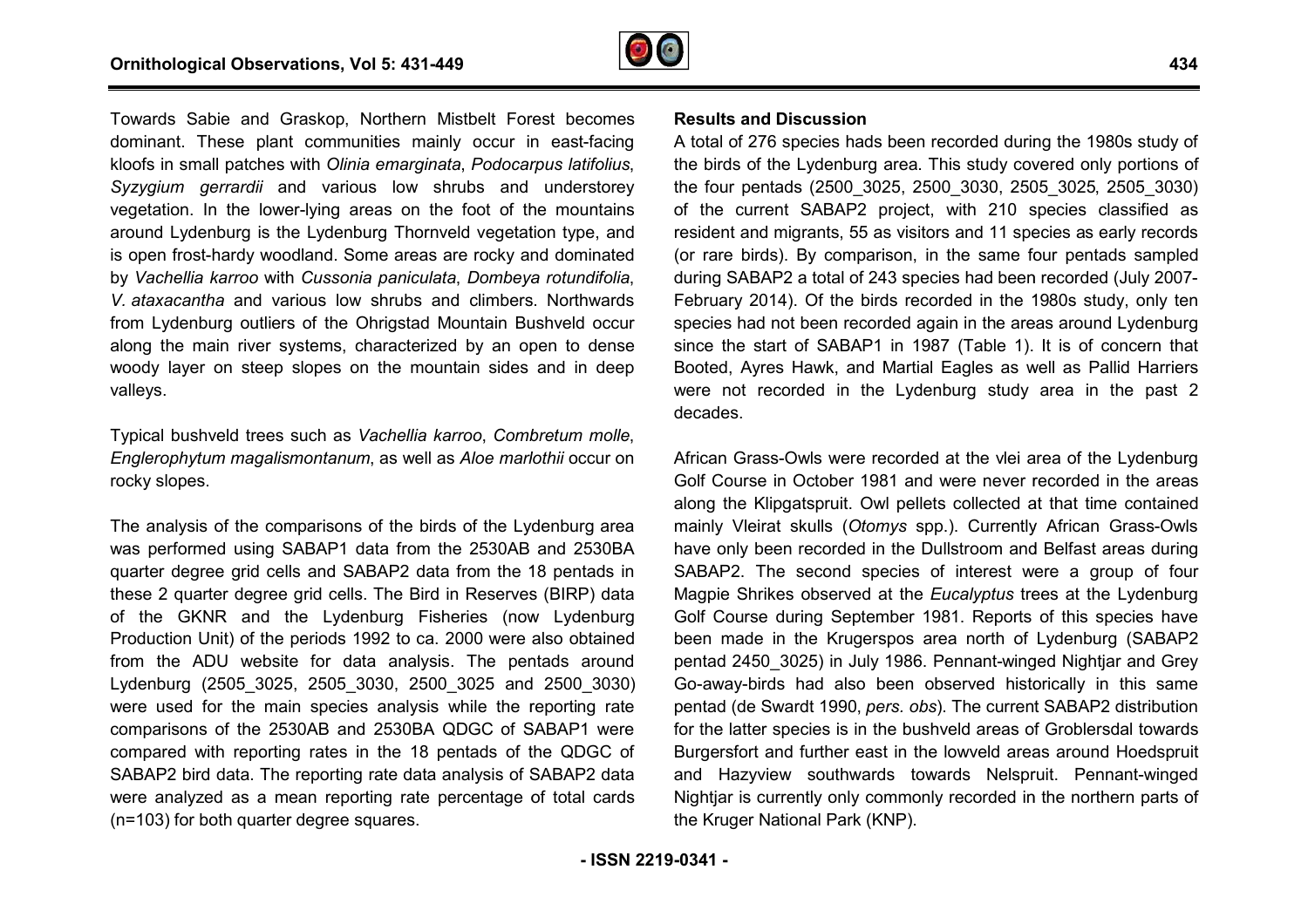

During the SABAP1 field surveys a total of 345 species were recorded in the Lydenburg and Long Tom Pass quarter degree grid squares, while 298 species have been recorded in SABAP2 surveys up to February 2014 in the 18 pentads around Lydenburg. BIRP surveys resulted in a total of 217 species being recorded in the GKNR and Lydenburg Fisheries areas. The total species list for the Lydenburg area recorded since the 1980s is currently at 382 species. In the rest of this paper comparisons of species recorded during SABAP1, BIRP and SABAP2 projects will be made and species reporting rates discussed. New species which established themselves during or after SABAP1 (e.g. Common Myna and Whitebrowed Sparrow-weavers) will be discussed as well. <sup>p</sup>ass d<br>rded ir<br>round 1980s is currently at 382 species.<br>sons of species recorded during<br>pjects will be made and species

Table 2 lists 16 bird species showing a decrease and 46 species showing an increase in reporting rates between SABAP1 and SABAP2. The increase in some of the reporting rates can be attributed to the following reasons: dam impoundment i in the Sterkspruit and Spekboom Rivers for trout farming (mainly waterfowl and other water associated species benefit), denser vegetated gardens of the older parts of the town and new urban developments creating new habitats (this led to increased abundance of do other passerine species) and exotic clumps of *Eucalyptus* and other tree species which attract raptor species. The decrease in reporting rates can mainly be attributed to factors of urbanization which have effects on bird populations. In the grassland areas outside the town towards the Long Tom Pass area a new urban area bordering GKNR was established. Decreases had been observed in raptor species (Secretarybird and Rock Kestrel) and a few woodland or thornveld species (Black-crowned Tchagra, Bokmakierie and Southern Black Flycatcher) where newly developed areas along rivers and in vegetation had an impact on bird populations. The developments on the Long Tom Pass impacted populations of White-bellied Korhaan ivers for trout farming (mainly waterfowl<br>d species benefit), denser vegetated<br>the town and new urban developments<br>d to increased abundance of doves and nd areas outside the town<br>ban area bordering GKNR<br>bserved in raptor species<br>iew woodland or thornveld<br>kierie and Southern Black<br>along rivers and in natural

is greecies were<br>only the prassland areas in GKNR. The reporting rate differences may<br>able belied as proper SABAP2 surveys have not been done in ABAP2 surveys the immediate areas around the town. Several species recorded i also be biased as proper SABAP2 surveys have not been done in the immediate areas around the town. Several species recorded in SABAP1 surveys still have to be recorded in the current atlas surveys. The re-discovery of Broad-tailed Warblers in GKNR in November and December 2007 after nearly 20 years is one example showing the dynamics of the bird populations and the need to continue with bird atlasing projects. For example, Chestnut-vented Tit-babbler was described as a "*widespread resident spread*" during the De Swardt (1990) survey, yet it has a reporting rate of only 0.85% during SABAP1, and has not been recorded during SABAP2. However, suitable habitat where this species could occur has not yet been thoroughly surveyed (pers. obs). Other species commonly reco recorded during SABAP1 and earlier were not yet recorded during SABAP2, during SABAP1 and earlier were not yet recorded during SABAP2,<br>but are also more likely to be recorded at regular intervals: Greenbacked Heron, Black Stork, Little Sparrowhawk, Shelley's Francolin, Grey Crowned Crane, Denham's Bustard, Jacobin Cuckoo, Halfcollared Kingfisher, Malachite Kingfisher, White-throated Robin and Gorgeous Bush Shrike, to name a few. e reporting rate differences may<br>surveys have not been done in<br>vn. Several species recorded in<br>recorded in the current atlas<br>d-tailed Warblers in GKNR in<br>nearly 20 years is one example<br>populations and the need to

The 20 most common birds with the highest reporting rates during SABAP1 and SABAP2 are listed in Table 3. High on this list during SABAP1 was Dark-capped Bulbul, Common Fiscal, Hadeda Ibis, Red-winged Starling and Cape Turtle Dove. Reporting rates started SABAP1 was Dark-capped Bulbul, Common Fiscal, Hadeda Ibis,<br>Red-winged Starling and Cape Turtle Dove. Reporting rates started<br>changing with SABAP2: the Dark-capped Bulbul still tops the list followed by Cape White-eye and Common Fiscal. Cape Robin-chat and African Stonechat (which had lower reporting rates in SABAP1) fill the  $4<sup>th</sup>$  and  $5<sup>th</sup>$  places. The higher reporting rates of these birds can be attributed to their adaptation to a suburban environments: large trees in gardens with dense cover, flowering aloes and other plants (mostly passerine species and sunbirds) and the riverine areas with emergent reed vegetation and dense riverine bush in the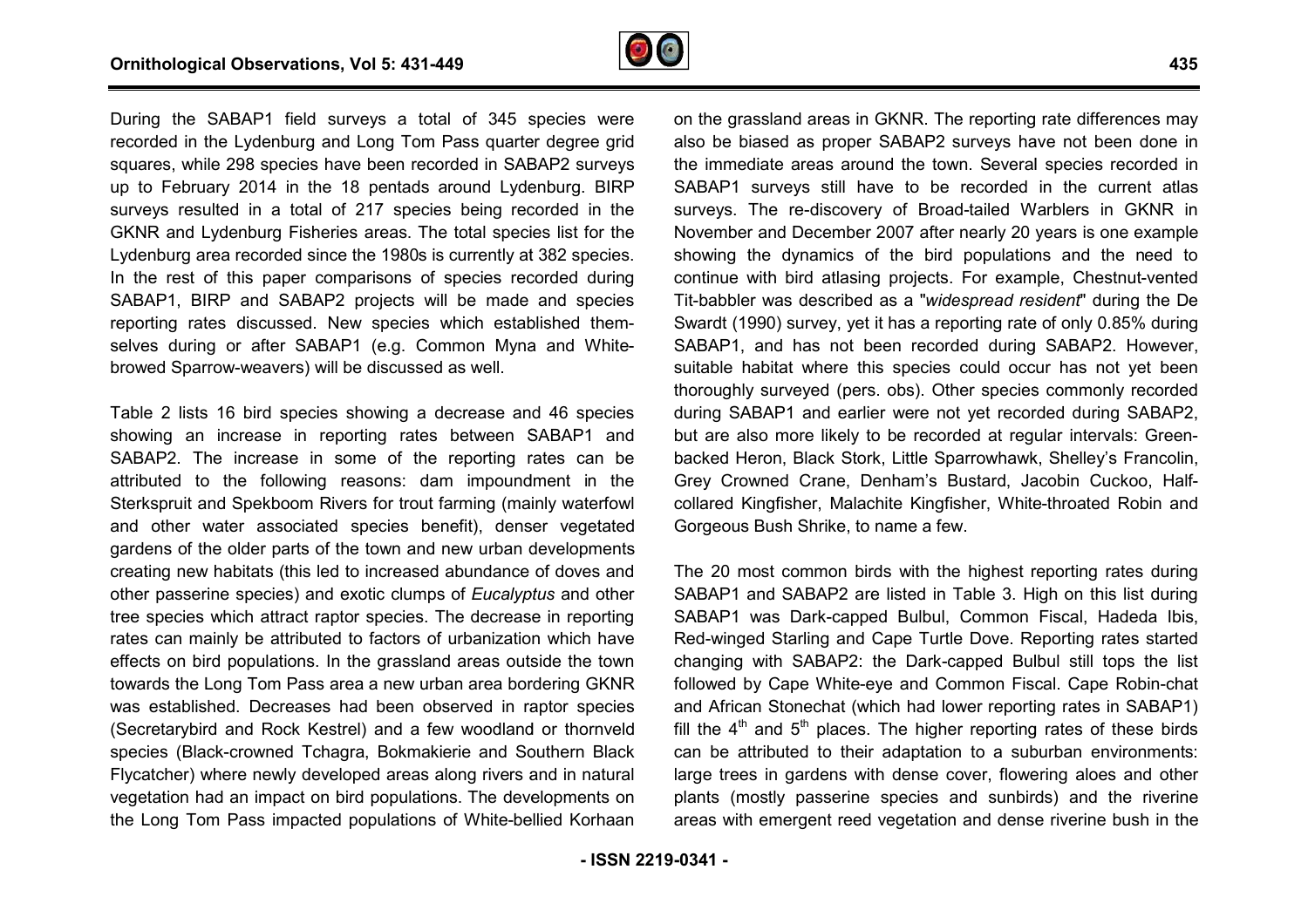

surroundings. Tall grass areas (mostly in moist areas along streams) around the town support populations of White-winged Widowbird, Cape Grassbird, African Stonechat, Common Waxbill and in more shrubby areas in mountainous areas, Drakensberg Prinia. winged Widowbird,<br>/axbill and in more<br>g Prinia.<br>total of 55 new bird

Since the start of the SABAP1 project in 1987 a total of 55 new bird species had been recorded for the Lydenburg area ( (Table 4). Of these, seven species showed an increase in abundance (or reporting rates): viz. Southern Bald Ibis, Crested Francolin, Brown Brown-throated Martin, White-necked Raven, Ant-eating Chat, Common Myna and White-browed Sparrow-Weaver.

The Southern Bald Ibis had been observed roosting in *Eucalyptus*  trees along the Sterkspruit River in the town in the past few years. They are now a common species at sport fields and on the golf course.

White-necked Ravens were also more frequently observed in the higher mountainous areas along the Long Tom Pass and the Steenkampsberg mountain range.

The adaptation of especially Ant-eating Chats, Common Myna and White-browed Sparrow-weavers to new habitats were noticed mainly during and after the SABAP1 project when a noticeable increase in abundance were recorded. Ant-eating Chats were first observed in the Lydenburg area in October 1988 in burnt grassland near GKNR (de Swardt 1989). eating Chats, Common Myna and<br>b new habitats were noticed mainly<br>ject when a noticeable increase in eating Chats were first observed in<br>1988 in burnt grassland near GKNR<br>mmon Mynas in the Highveld towns<br>rolina, and Hendrina) were recorded

The increased abundance of Common Mynas in the Highveld towns (such as Belfast, Dullstroom, Carolina, and Hendrina) wer during the late 1980s to early 1990s when travelling to Lydenburg to do fieldwork on Gurney's Sugarbirds (pers. obs). The first record in thereafter becoming more abundant in the suburban areas. Common Myna was not reported during SABAP1.

White-browed Sparrow-weavers were first observed in the late 1980s and early 1990s in bushveld areas north of Lydenburg in the Krugerspost and Ohrigstad areas. An increase in their abundance was recorded after 1992 in the suburban areas of Lydenburg where breeding in *Eucalyptus* trees was first noted in January 1991 (pers. obs.). White-browed Sparrow-Weaver is currently recorded in pentads 2500\_3020 and 2500\_3025.

sares are into the molet areas along streament in Lipechurg was from BIRP data from GKNR probably during 1992,<br>the sacking stream Support populations of White-winged Widowbrid, thereafter becoming more abundant in the subu Of the birds listed in Table 4, twelve birds show low reporting rates in both SABAP projects (some species were recorded in one project only). These species can be considered as vagrants or species rarely recorded on the Lydenburg area. One of these, Fairy Flycatcher, is considered to be a winter migrant to the Lydenburg area. These birds were sighted at the Lydenburg Fisheries Institute and town areas in June 1992 (de Swardt and Schoeman 1992). According to Tarboton et al. (1987) a few lowveld records were obtained in the early 1980s. During the current SABAP2 they were recorded near Belfast (2545\_3005), Nelspruit (2525\_3055) and in the southern KNP (2455\_3135). eaver is currently recorded in<br>25.<br>e birds show low reporting rates in<br>ies were recorded in one project<br>nsidered as vagrants or species

A rare vagrant to Lydenburg was a Spotted Crake which was observed in moist grassland along the Sterkspruitriver in the town during December 1990 (Schoeman & de Swardt 1991). Very few records of this species were obtained in both SABAP1 and SABAP2.

Table 5 lists a total of 49 species rarely recorded in the immediate Table 5 lists a total of 49 species rarely recorded in the immediate<br>vicinity of Lydenburg in the 2530AB and 2530BA QDGCs since SABAP. These species were more frequently recorded in the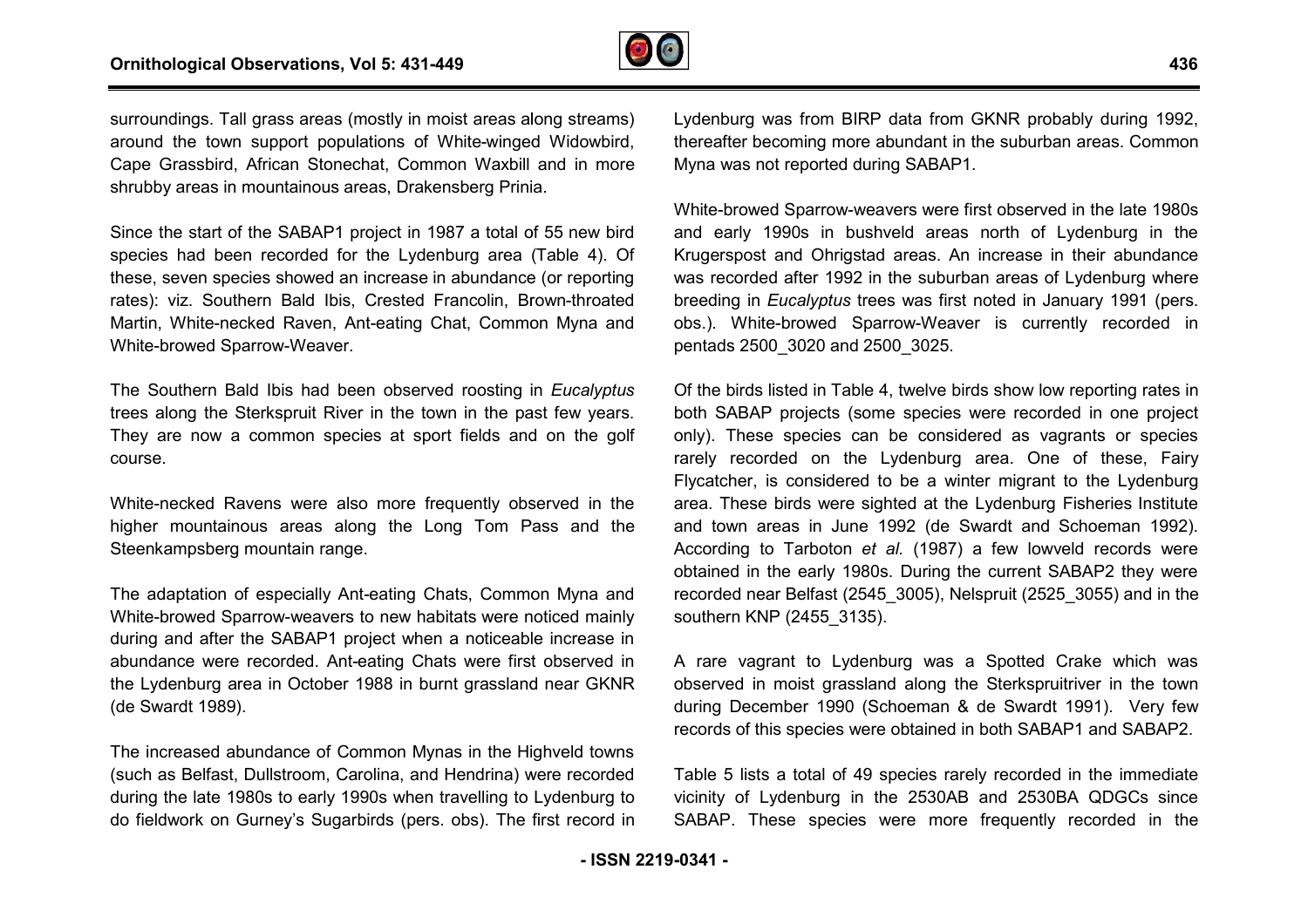

outlying SABAP2 pentads around Lydenburg. The distribution area for each of these species or where they were recorded during SABAP2 surveys are also summarized in Table 5. Most of these species are unlikely to be recorded in the immediate Lydenburg area (unless as vagrants) and are more commonly or less commonly recorded in the bushveld areas (around Burgersfort-Ohrigstad), grassland areas (Dullstroom-Belfast), Afro-temperate forests on the escarpment (Sabie-Graskop) and more eastwards to the lowveld (Nelspruit-KNP). A total of 22 of these species has been recorded in grassland areas (Dullstroom-Belfast), Afro-temperate forests on the<br>escarpment (Sabie-Graskop) and more eastwards to the lowveld<br>(Nelspruit-KNP). A total of 22 of these species has been recorded in<br>and around Lydenburg dur SABAP2 and earlier). Most of them were vagrants to the area (highlighted in the shaded rows in Table 5). These include a sighting of Bronze-winged Courser in GKNR in *Protea* woodland in November 1995, Narina Trogon and Knysna Turaco in the Finsbury area, and winter influxes of Grey and Southern Yellow-billed Hornbills in suburban areas of Lydenburg (pers obs; de Swardt and Schoeman 1992). rg. The distribution area<br>y were recorded during<br>Table 5. Most of these<br>nmediate Lydenburg area<br>monly or less commonly<br>d Burgersfort-Ohrigstad),

Grey Go-away-birds have been observed in the Krugerspos area during the past twenty years (specimen record – December 1991), but seemed more abundant in the Burgersfort and Ohrigstad areas north of Lydenburg.

#### **Conclusion**

The Lydenburg area has experienced considerable developments in the past 30 years. The increase of mining activities and factories increased pressure on Lydenburg, led to several suburban developments and open veld areas in and around town made way to housing developments. Areas along the main road to Sabie on the Long Tom Pass, which used to be open grassland areas, and bordering the GKNR have become housing development and business centres. Considering all these developments, it is not during the past ten years. The data is showing that the common birds during the past ten years. The data is showing that the common birds<br>(the so-called "trash species") get commoner (with wider distribution ranges and more abundant) with increased development, whereas the rarer and more threatened species are under pressure (example African Grass Owl and raptor species), decreasing in range, occupancy and abundance. This study highlights the following conservation implications for the area under discussion: loss of Red Data and endemic bird species and their replacement with common, widespread and alien invasive species.

NGAP2 pentals around Lydenburg. The distibution area surprising that the bird populations have changed considerably<br>APC per section of the population area surprising that the bird populations have changed considerably<br>are In the grassland areas (with patches of thornveld), grassland species such as Rufous-naped Lark and White-bellied Korhaans have been replaced by typical garden birds and influxes of the invasive alien Common Mynas. Lydenburg (and Dullstroom) is known as a trout angling area and several trout farms had been established along the Sterkspruit and Potloodspruit (example Finsbury) rivers where dam impoundments are attracing water birds and other water-associated species. African Fish Eagles, for example, which were a rare sight in the Lydenburg area in the 1990s, are now common at these water bodies. Decreased reporting rates for African Black Duck species and other species dependent on rivers (Mountain Wagtail) is of concern because these developments in rivers have altered bird populations. The introduction of Mallard Ducks in certain areas is of conservation concern as well. These changes in habitat in the past 30 years are probably also the reason for nearly 50 new species recorded in the Lydenburg area since 1987 (see Table 4). I believe certain "common species", e.g. Chestnut-vented Tit-babbler and others, recorded during the de Swardt (1990) surveys and SABAP1 are under-reported during SABAP2 thus far and are more common than the records and this data analysis is showing. bellied Korhaans have been<br>nfluxes of the invasive alien<br>stroom) is known as a trout<br>d been established along the sh Eagles, for example, which were a rare sight in<br>la in the 1990s, are now common at these water<br>l reporting rates for African Black Duck, other duck

**- oo0oo -** 

**437**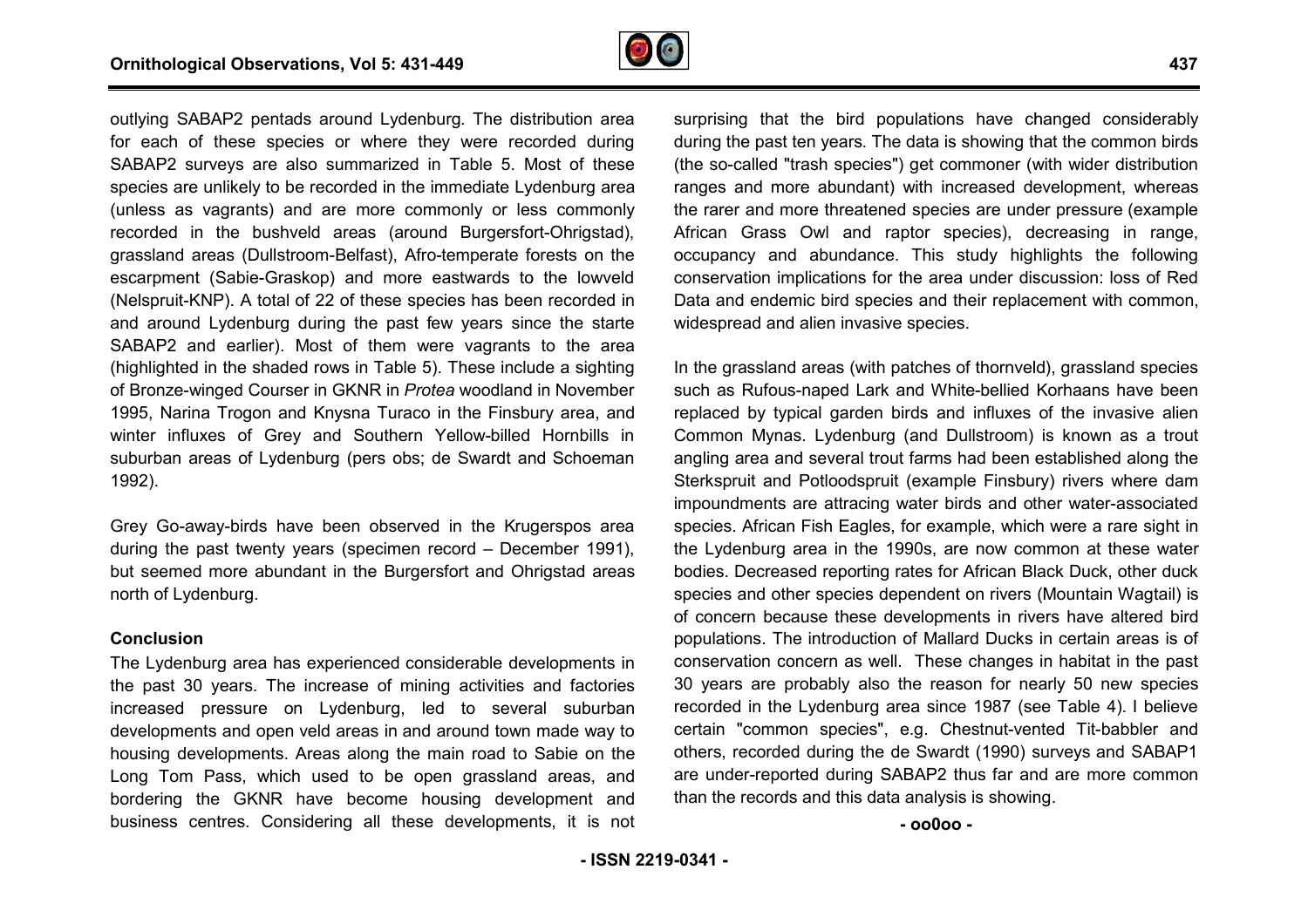

#### **References**

**Bunning LJ 1985.** Proceedings of the Bird and Man Symposium. Witwatersrand Bird Club: Johannesburg.

**Cyrus D, Robson N 1980.** Bird atlas of Natal. University of Natal Press: Pietermaritzburg

**De Swardt DH 1989.** Anteating Chats in Lydenburg. *The Hornbill* 16:19.

**De Swardt DH 1990.** Birds of the Gustav Klingbiel Nature Reserve and the Sterkspruit area. *Southern Birds* 16: 1-67.

**De Swardt DH 1991.** The seasonal movements of Gurney's Sugar Sugarbird *Promerops gurneyi* in the Lydenburg area, Transvaal. *Ostrich*  62: 40-44.

**De Swardt DH, Schoeman S 1992.** New sightings for the Lydenburg area. *The Hornbill* 30: 26-27.

**Earlé RA, Grobler NJ 1988.** First atlas of bird distribution in the Orange Free State. National Museum: Bloemfontein.

**Mucina L, Rutherford MC (Eds) 2006.** The vegetation of South Africa, Lesotho and Swaziland *Strelitzia* 19. SANBI: Pretoria.

**Prys-Jones RP 1984.** A bird population data bank for South Africa? *Bokmakierie* 36: 99-102.

**Schoeman S, De Swardt DH 1991**. Spotted Crake in Lydenburg. *Laniarius* 43:8.

**Tarboton WR, Kemp AC, Kemp M 1987.** Birds of the Transvaal. Transvaal Museum: Pretoria.

**438**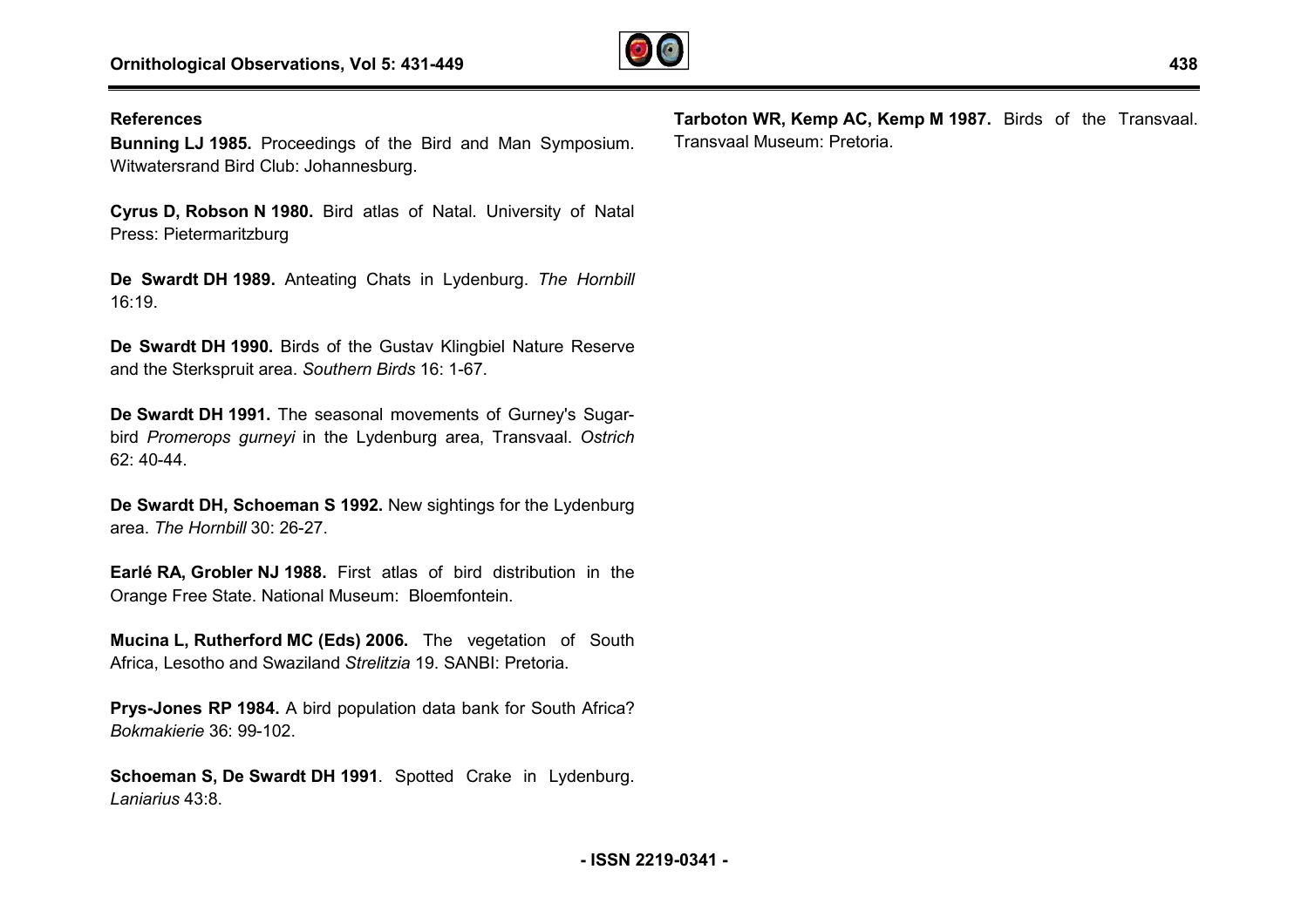

| <b>Species</b>        | <b>Observation date</b> | <b>Habitat</b>                                                         |
|-----------------------|-------------------------|------------------------------------------------------------------------|
| <b>Booted Eagle</b>   | December 1984           | Mountain areas                                                         |
| Ayres's Hawk-Eagle    | January 1986            | Observed in Lydenburg town                                             |
| <b>Martial Eagle</b>  | April 1986              | Mountain areas                                                         |
| <b>Pallid Harrier</b> | December 1990           | Grasslangds near the town                                              |
| Common Greenshank     | November 1986           | Vlei areas along Klipgatspruit                                         |
| African Grass-Owl     | October 1981            | Viei areas at the Lydenburg Golf Course                                |
| Common Swift          | December 1982           | Observed in Lydenburg town area                                        |
| Purple Roller         | December 1985           | Observed at wooded area in Gustav Klingbiel Nature Reserve             |
| Magpie Shrike         | September 1981          | Lydenburg Golf Course (also Klipplaatdrift area, near Krugerspos 1986) |
| Red-billed Hornbill   | December 1982           | Mountain woodland                                                      |

Table 1: Birds recorded during the Southern Birds (1990) survey, with no subsequent records in the Lydenburg area up to February 2014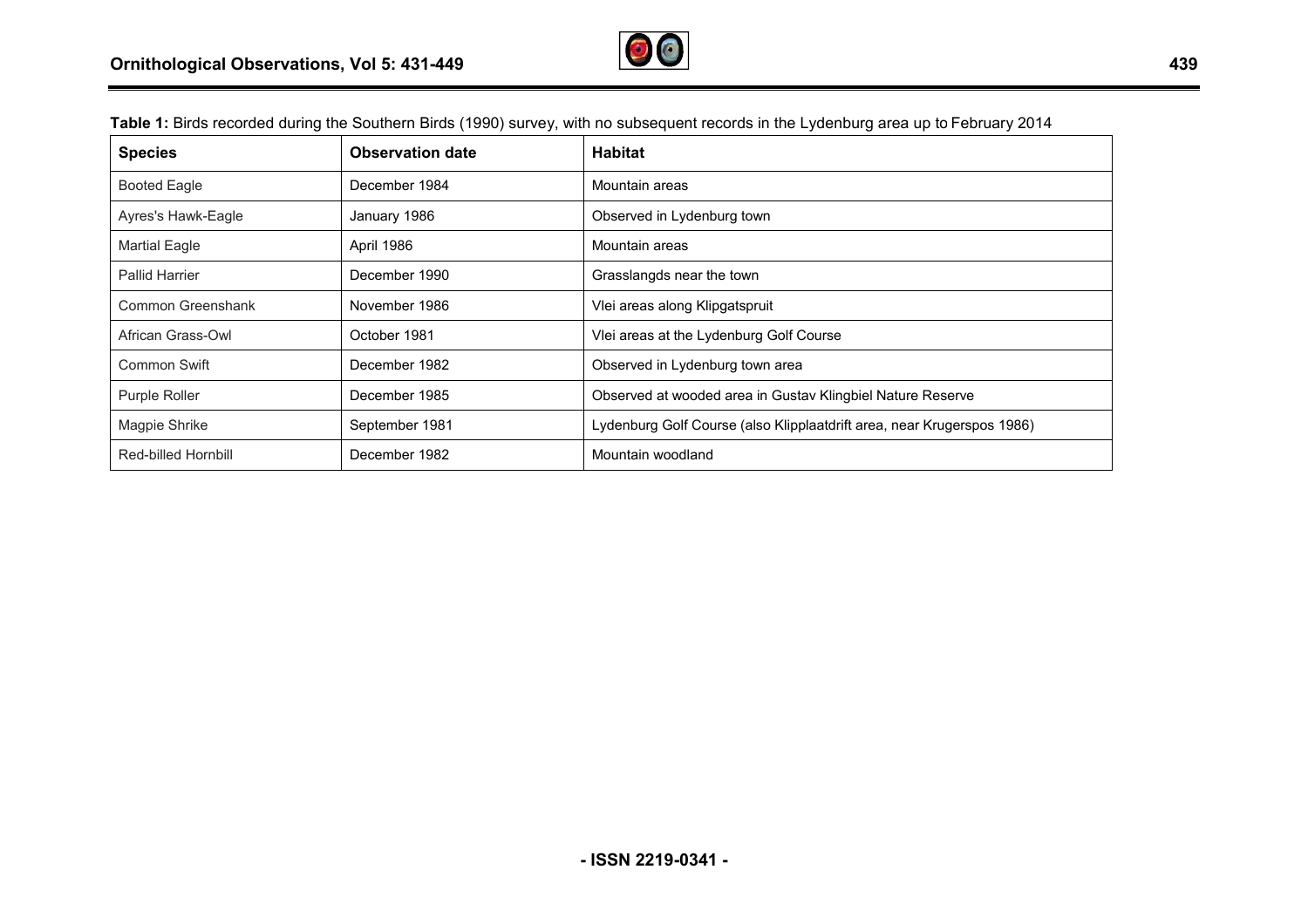

Table 2: Birds recorded since the Southern Birds (1990) survey which show an increase or decrease in reporting rates between SABAP1 and SABAP2

| <b>Species</b>                | <b>SABAP1</b><br><b>RR%</b><br>$(n=264)$ | <b>Recorded during</b><br><b>BIRP Surveys</b><br>$(n=33)$ | SABAP2<br><b>RR%</b><br>$(n=103)$ | Increase /<br>Decrease in<br>reporting rate | Change in<br>reporting rate |
|-------------------------------|------------------------------------------|-----------------------------------------------------------|-----------------------------------|---------------------------------------------|-----------------------------|
| <b>Yellow-fronted Canary</b>  | 19.3                                     | $\mathbf{1}$                                              | 57.3                              | Increase                                    | 38.0                        |
| <b>Bar-throated Apalis</b>    | 26.5                                     | $\mathbf{1}$                                              | 61.6                              | Increase                                    | 35.1                        |
| Sombre Greenbul               | 16.3                                     | $\mathbf{1}$                                              | 49.5                              | Increase                                    | 33.2                        |
| Drakensberg Prinia            | 19.4                                     |                                                           | 52.4                              | Increase                                    | 33.0                        |
| Cape Grassbird                | 28.0                                     | 1                                                         | 60.2                              | Increase                                    | 32.2                        |
| Common Waxbill                | 34.0                                     | 1                                                         | 58.3                              | Increase                                    | 24.3                        |
| Levaillant's Cisticola        | 18.7                                     | $\mathbf{1}$                                              | 41.7                              | Increase                                    | 23.0                        |
| Southern Boubou               | 30.5                                     | 1                                                         | 52.4                              | Increase                                    | 21.9                        |
| Southern Red Bishop           | 16.3                                     | 1                                                         | 37.9                              | Increase                                    | 21.6                        |
| European Bee-eater            | 14.7                                     | $\mathbf{1}$                                              | 35.9                              | Increase                                    | 21.2                        |
| Neddicky                      | 22.1                                     | $\mathbf{1}$                                              | 42.7                              | Increase                                    | 20.6                        |
| Tawny-flanked Prinia          | 25.7                                     | $\mathbf{1}$                                              | 44.7                              | Increase                                    | 18.9                        |
| Southern Masked Weaver        | 30.5                                     | $\mathbf{1}$                                              | 45.6                              | Increase                                    | 15.2                        |
| <b>African Black Swift</b>    | 12.4                                     | 1                                                         | 27.2                              | Increase                                    | 14.8                        |
| African Paradise Flycatcher   | 10.8                                     | 1                                                         | 25.2                              | Increase                                    | 14.5                        |
| African Palm-Swift            | 17.9                                     | $\mathbf{1}$                                              | 32.0                              | Increase                                    | 14.1                        |
| Cape Robin-Chat               | 56.9                                     | 1                                                         | 70.9                              | Increase                                    | 14.0                        |
| <b>African Wattled Plover</b> | 4.5                                      | 1                                                         | 18.4                              | Increase                                    | 13.9                        |
| Steppe Buzzard                | 14.4                                     | $\mathbf{1}$                                              | 28.2                              | Increase                                    | 13.8                        |
| African Stonechat             | 56.2                                     | $\mathbf{1}$                                              | 69.9                              | Increase                                    | 13.7                        |
| Long-crested Eagle            | 2.0                                      |                                                           | 15.5                              | Increase                                    | 13.6                        |
| Red-eyed Dove                 | 36.0                                     | $\mathbf{1}$                                              | 49.5                              | Increase                                    | 13.5                        |
| ZittingCisticola              | 10.8                                     | 1                                                         | 24.3                              | Increase                                    | 13.5                        |
| <b>Barn Swallow</b>           | 33.7                                     | $\mathbf{1}$                                              | 46.6                              | Increase                                    | 12.9                        |
| <b>Egyptian Goose</b>         | 18.2                                     | $\mathbf{1}$                                              | 30.7                              | Increase                                    | 12.5                        |
| Amur Falcon                   | 14.7                                     | 1                                                         | 27.2                              | Increase                                    | 12.5                        |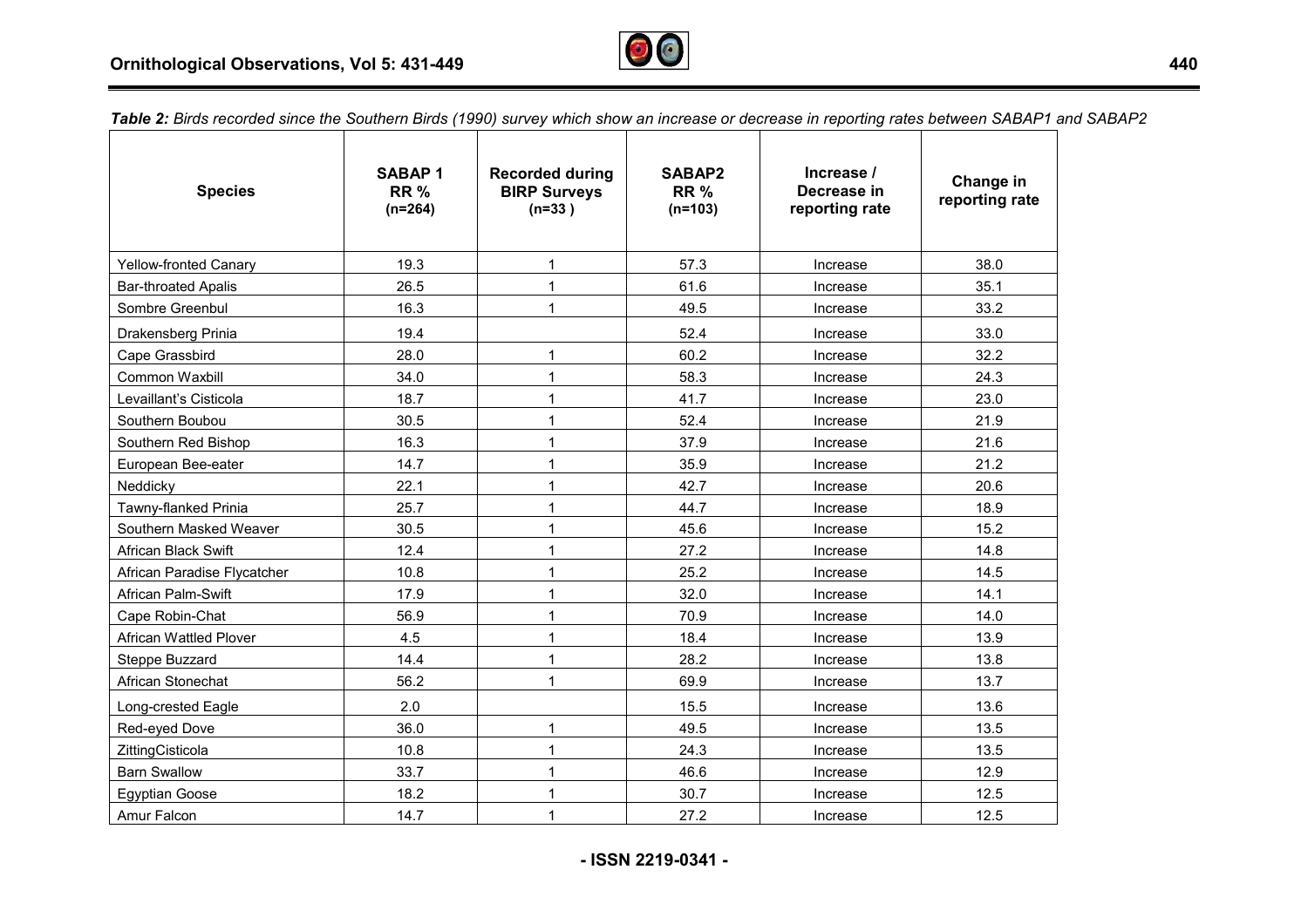

| <b>Species</b>               | <b>SABAP1</b><br><b>RR %</b><br>$(n=264)$ | <b>Recorded during</b><br><b>BIRP Surveys</b><br>$(n=33)$ | SABAP2<br><b>RR%</b><br>$(n=103)$ | Increase /<br>Decrease in<br>reporting rate | Change in<br>reporting rate |
|------------------------------|-------------------------------------------|-----------------------------------------------------------|-----------------------------------|---------------------------------------------|-----------------------------|
| Rufous-naped Lark            | 21.8                                      | $\mathbf{1}$                                              | 34.0                              | Increase                                    | 12.2                        |
| Fan-tailed Widowbird         | 5.7                                       | $\mathbf{1}$                                              | 17.5                              | Increase                                    | 11.8                        |
| <b>Black Saw-wing</b>        | 8.7                                       |                                                           | 20.4                              | Increase                                    | 11.7                        |
| <b>Fiscal Flycatcher</b>     | 12.2                                      | $\mathbf 1$                                               | 23.3                              | Increase                                    | 11.1                        |
| African Reed-warbler         | 2.3                                       |                                                           | 12.6                              | Increase                                    | 10.3                        |
| African Fish-Eagle           | 1.7                                       | 1                                                         | 11.7                              | Increase                                    | 10.0                        |
| White-browed Scrub-robin     | 2.0                                       | $\mathbf{1}$                                              | 10.7                              | Increase                                    | 8.7                         |
| <b>Black Cuckooshrike</b>    | 2.2                                       | $\mathbf 1$                                               | 10.7                              | Increase                                    | 8.4                         |
| Yellow-billed Duck           | 14.0                                      | $\mathbf{1}$                                              | 22.3                              | Increase                                    | 8.3                         |
| <b>Little Swift</b>          | 8.5                                       | 1                                                         | 16.5                              | Increase                                    | 8.0                         |
| <b>Willow Warbler</b>        | 10.5                                      | $\mathbf{1}$                                              | 18.4                              | Increase                                    | 8.0                         |
| Golden Weaver                | 7.1                                       | $\mathbf 1$                                               | 14.6                              | Increase                                    | 7.4                         |
| Green Wood-Hoopoe            | 3.7                                       | $\mathbf 1$                                               | 10.7                              | Increase                                    | 7.0                         |
| Common Moorhen               | 6.9                                       | 1                                                         | 13.6                              | Increase                                    | 6.7                         |
| Golden-tailed Woodpecker     | 2.3                                       | $\mathbf{1}$                                              | 8.7                               | Increase                                    | 6.4                         |
| Southern Black Tit           | 3.4                                       |                                                           | 8.7                               | Increase                                    | 5.3                         |
| Chorister Robin-chat         | 10.4                                      | $\mathbf 1$                                               | 14.6                              | Increase                                    | 4.2                         |
| Coqui Francolin              | 2.8                                       | 1                                                         | 3.9                               | Increase                                    | 1.1                         |
| Crowned Lapwing              | 20.6                                      | 1                                                         | 19.4                              | <b>Decrease</b>                             | $-1.1$                      |
| White-winged Widowbird       | 29.7                                      | 1                                                         | 27.2                              | <b>Decrease</b>                             | $-2.5$                      |
| <b>Familiar Chat</b>         | 26.2                                      | $\mathbf 1$                                               | 23.3                              | <b>Decrease</b>                             | $-2.9$                      |
| Red-faced Mousebird          | 11.1                                      | 1                                                         | 7.8                               | <b>Decrease</b>                             | $-3.3$                      |
| Southern Black Flycatcher    | 14.2                                      |                                                           | 6.8                               | <b>Decrease</b>                             | $-7.4$                      |
| Red-throated Wryneck         | 19.6                                      | $\mathbf{1}$                                              | 11.7                              | <b>Decrease</b>                             | $-8.0$                      |
| Secretarybird                | 8.5                                       | $\mathbf{1}$                                              | 0.1                               | <b>Decrease</b>                             | $-8.4$                      |
| Grey Heron                   | 15.4                                      | $\mathbf{1}$                                              | 5.8                               | <b>Decrease</b>                             | $-9.6$                      |
| <b>Black-collared Barbet</b> | 36.3                                      | $\mathbf{1}$                                              | 22.3                              | <b>Decrease</b>                             | $-14.0$                     |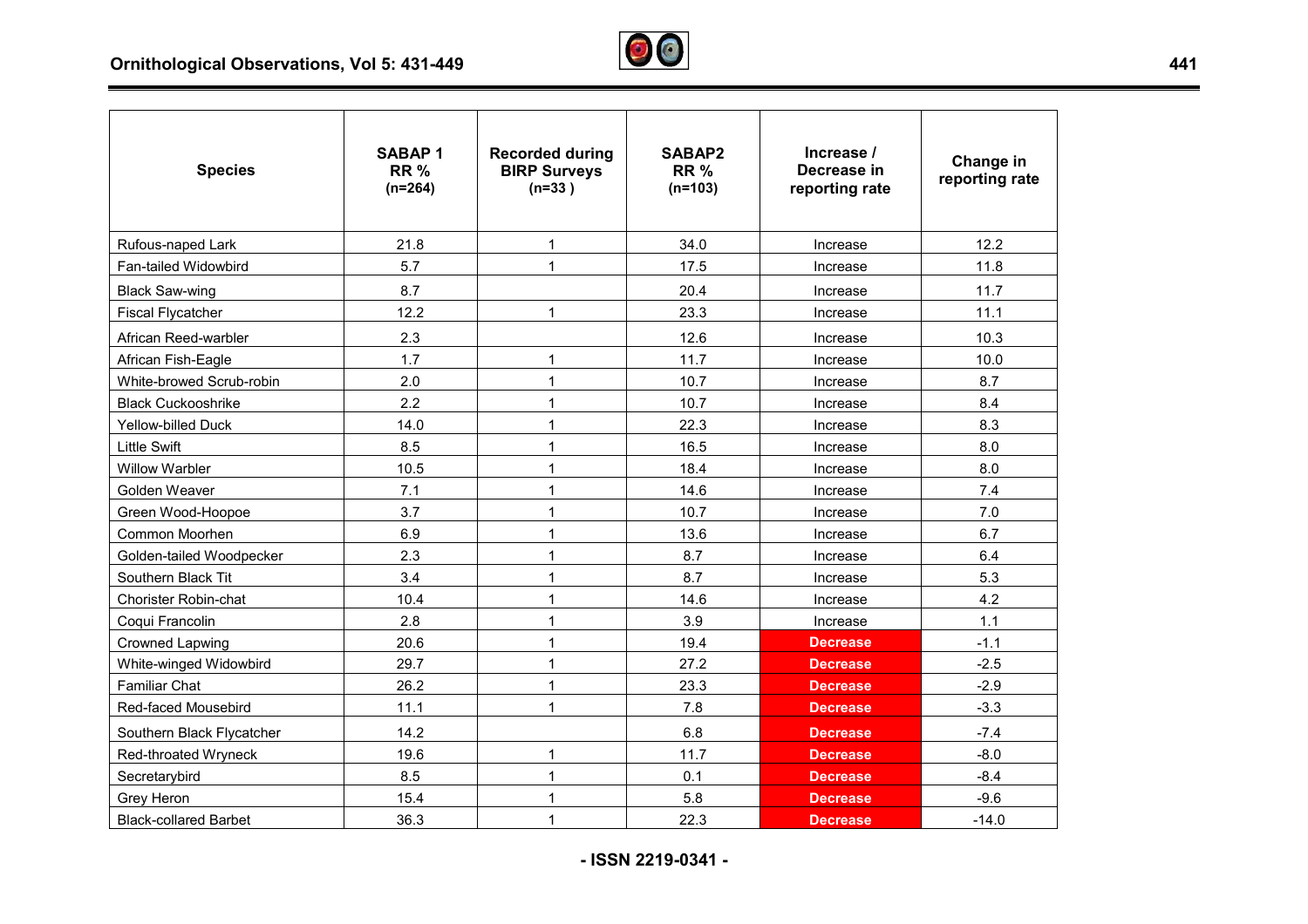## **Ornithological Observations, Vol 5: 431-449**



| <b>Species</b>               | <b>SABAP1</b><br><b>RR</b> %<br>$(n=264)$ | <b>Recorded during</b><br><b>BIRP Surveys</b><br>$(n=33)$ | SABAP2<br><b>RR %</b><br>$(n=103)$ | Increase /<br>Decrease in<br>reporting rate | Change in<br>reporting rate |
|------------------------------|-------------------------------------------|-----------------------------------------------------------|------------------------------------|---------------------------------------------|-----------------------------|
| <b>Red-winged Starling</b>   | 71.0                                      |                                                           | 56.3                               | <b>Decrease</b>                             | $-14.7$                     |
| White-faced Duck             | 15.5                                      |                                                           | 0.1                                | <b>Decrease</b>                             | $-15.4$                     |
| African Hoopoe               | 26.7                                      |                                                           | 6.8                                | <b>Decrease</b>                             | $-19.9$                     |
| Hamerkop                     | 25.3                                      |                                                           | 4.9                                | <b>Decrease</b>                             | $-20.4$                     |
| <b>Alpine Swift</b>          | 36.0                                      |                                                           | 15.5                               | <b>Decrease</b>                             | $-20.4$                     |
| <b>Rock Kestrel</b>          | 30.7                                      |                                                           | 9.7                                | <b>Decrease</b>                             | $-21.0$                     |
| <b>Black-crowned Tchagra</b> | 36.3                                      |                                                           | 13.6                               | <b>Decrease</b>                             | $-22.7$                     |
| Pied Crow                    | 47.7                                      |                                                           | 23.3                               | <b>Decrease</b>                             | $-24.4$                     |
| Bokmakierie                  | 51.9                                      |                                                           | 24.3                               | <b>Decrease</b>                             | $-27.6$                     |

 $\overline{\phantom{a}}$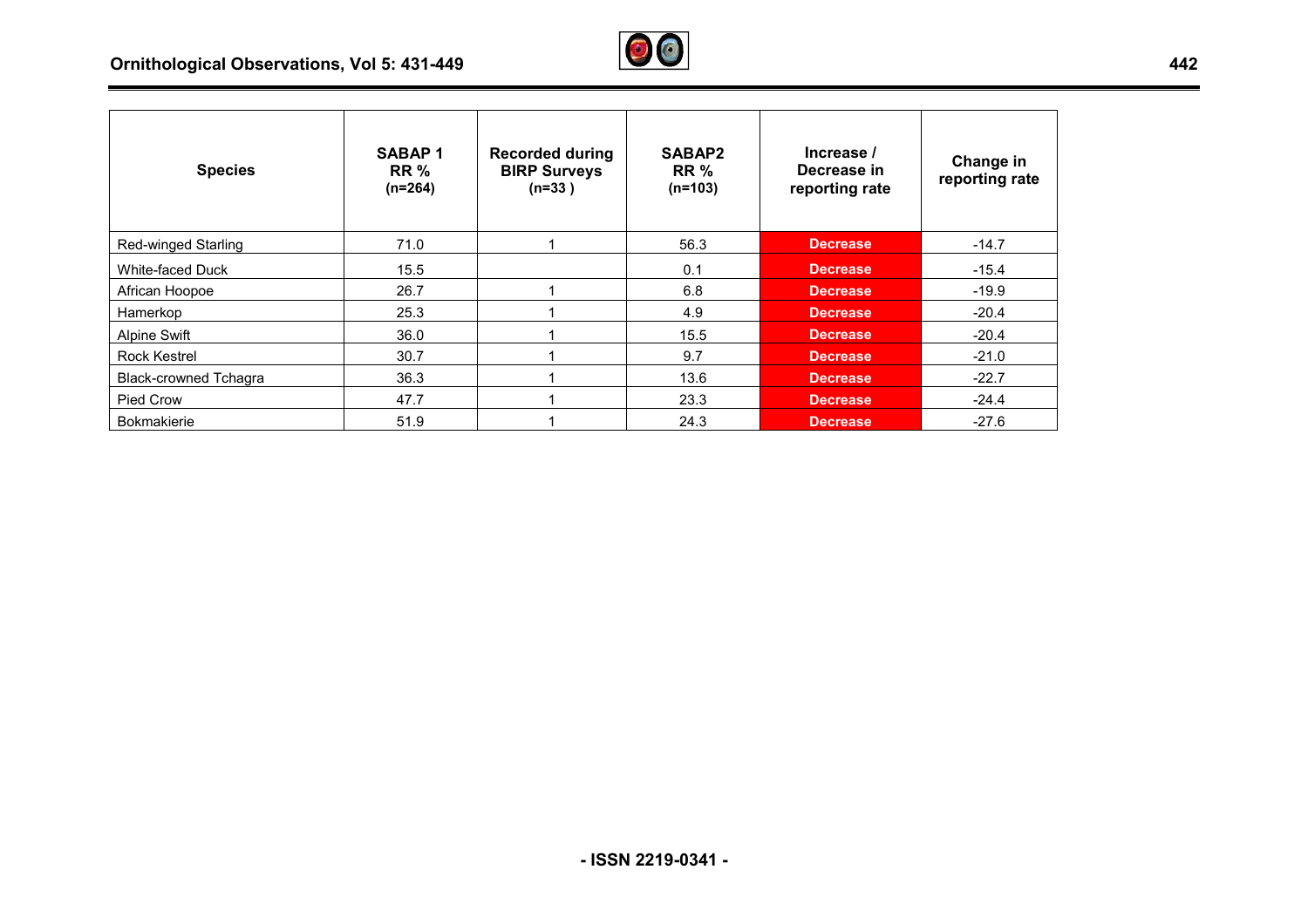

|              | <b>Species</b>               | Reporting rate in pentads<br>of 2 QDS during SABAP2 | Reporting rate in pentads<br>of 2 QDS during SABAP1 |
|--------------|------------------------------|-----------------------------------------------------|-----------------------------------------------------|
| 1            | Dark-capped Bulbul           | 98.05 ↑                                             | 89.48                                               |
| $\mathbf{2}$ | Cape White-eye               | 83.49 1                                             | 54.86                                               |
| 3            | Common Fiscal                | 76.69 ↓                                             | 83.65                                               |
| 4            | Cape Robin-Chat              | 70.87 1                                             | 56.86                                               |
| 5            | African Stonechat            | 69.90 ↑                                             | 56.20                                               |
| 6            | Amethyst Sunbird             | 63.10 $\uparrow$                                    | 55.89                                               |
| 7            | Hadeda Ibis                  | 61.16 $\downarrow$                                  | 78.32                                               |
| 8            | Cape Turtle-dove             | 61.16 $\downarrow$                                  | 65.98                                               |
| 9            | <b>Bar-throated Apalis</b>   | 61.16 $\uparrow$                                    | 41.57                                               |
| 10           | Cape Grassbird               | 60.19 $\uparrow$                                    | 27.96                                               |
| 11           | Common Waxbill               | 58.25↑                                              | 33.99                                               |
| 12           | Speckled Mousebird           | 57.28 ↑                                             | 52.71                                               |
| 13           | <b>Yellow-fronted Canary</b> | 57.28 ↑                                             | 19.28                                               |
| 14           | <b>Red-winged Starling</b>   | 56.31↓                                              | 71.01                                               |
| 15           | Southern Boubou              | 52.42 ↑                                             | 30.52                                               |
| 16           | Drakensberg Prinia           | 52.42 ↑                                             | 19.38                                               |
| 17           | Cape Wagtail                 | 50.48↓                                              | 51.34                                               |
| 18           | Redeyed Dove                 | 49.51 ↓                                             | 55.69                                               |
| 19           | Sombre Greenbul              | 49.51 ↑                                             | 16.33                                               |
| 20           | <b>Greater DC Sunbird</b>    | 49.51 ↑                                             | 42.06                                               |

*Table 3: The most common birds recorded during SABAP1 and SABAP2 according to SABAP reporting rates*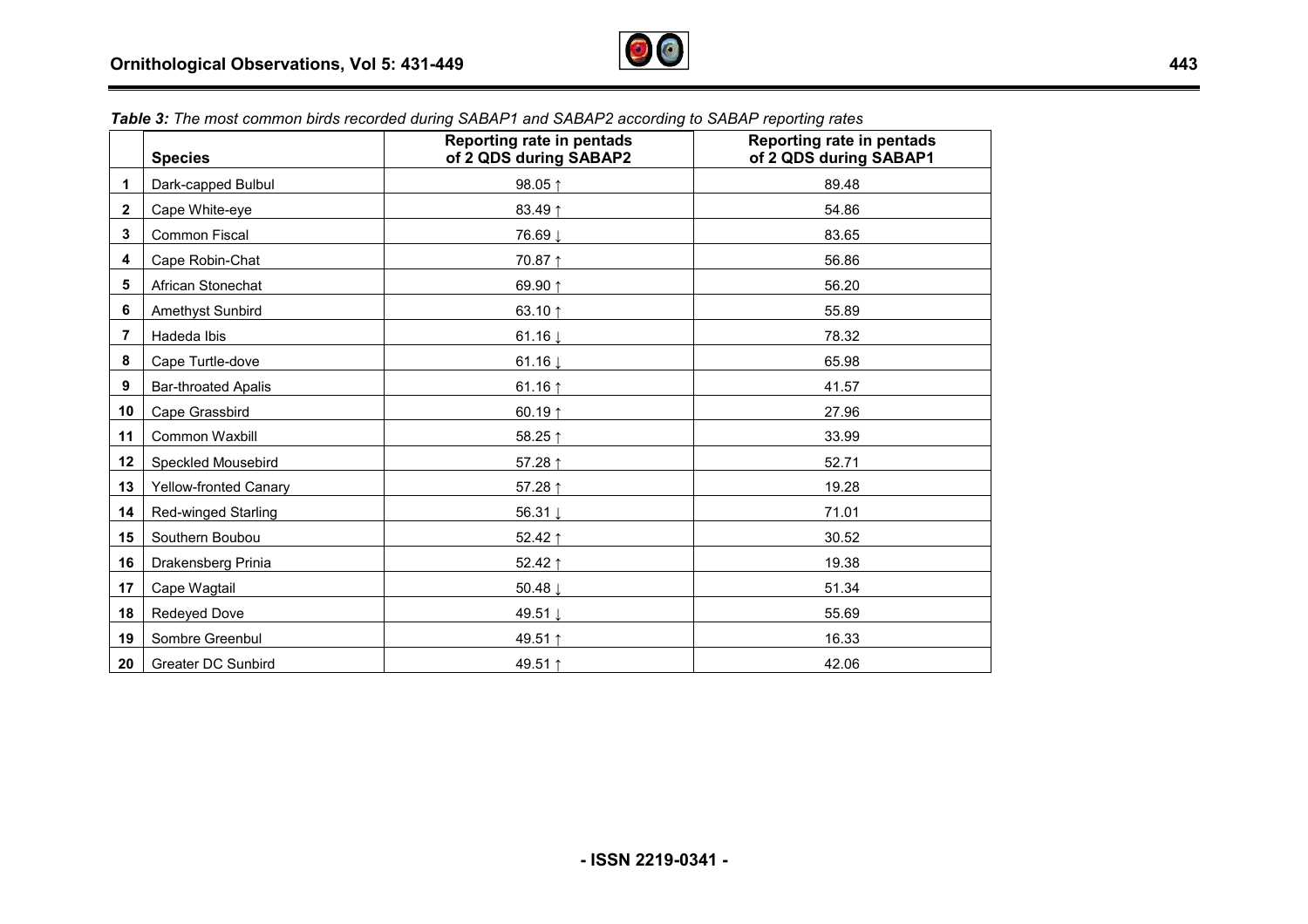

Table 4: New bird species recorded in the Lydenburg area since 1987 during SABAP1, BIRP and SABAP2 with average SABAP reporting rates (indication of *current abundance / rarity).* 

|                             | <b>SABAP1</b><br><b>RR%</b><br>$(n=264 \text{ cards})$ | <b>Recorded during</b><br><b>BIRP **</b> | SABAP2<br><b>RR%</b><br>$(n=103 \text{ cards})$ |
|-----------------------------|--------------------------------------------------------|------------------------------------------|-------------------------------------------------|
| <b>Species</b>              |                                                        | $(n=33 \text{ cards})$                   |                                                 |
| Common Ostrich              |                                                        |                                          | 0.10                                            |
| <b>Great Egret</b>          | 0.57                                                   |                                          |                                                 |
| Little Egret                | 2.85                                                   | $\mathbf{1}$                             |                                                 |
| Yellow-billed Egret         | 0.57                                                   | 1                                        | 0.10                                            |
| <b>Black Heron</b>          | 0.57                                                   |                                          | 0.10                                            |
| <b>Yellow-billed Stork</b>  | 1.14                                                   |                                          |                                                 |
| Southern Bald Ibis          | 4.56                                                   | $\mathbf{1}$                             | 9.70                                            |
| Spur-winged Goose           | 5.41                                                   | 1                                        | 4.85                                            |
| Lesser Flamingo             |                                                        |                                          | 0.10                                            |
| Lanner Falcon               | 2.82                                                   |                                          | 1.94                                            |
| <b>Greater Kestrel</b>      | 0.84                                                   |                                          |                                                 |
| Lesser Kestrel              |                                                        | 1                                        |                                                 |
| Steppe Eagle                | 0.57                                                   |                                          |                                                 |
| Black-chested Snake-Eagle   | 0.57                                                   |                                          |                                                 |
| Gabar Goshawk               | 0.57                                                   |                                          |                                                 |
| African Marsh-Harrier       | 0.57                                                   |                                          |                                                 |
| Osprey                      | 3.42                                                   | $\mathbf{1}$                             |                                                 |
| <b>Crested Francolin</b>    | 0.57                                                   |                                          | 3.88                                            |
| <b>Black-winged Lapwing</b> | 2.26                                                   | $\mathbf{1}$                             | 1.94                                            |
| Marsh Sandpiper             | 0.57                                                   |                                          |                                                 |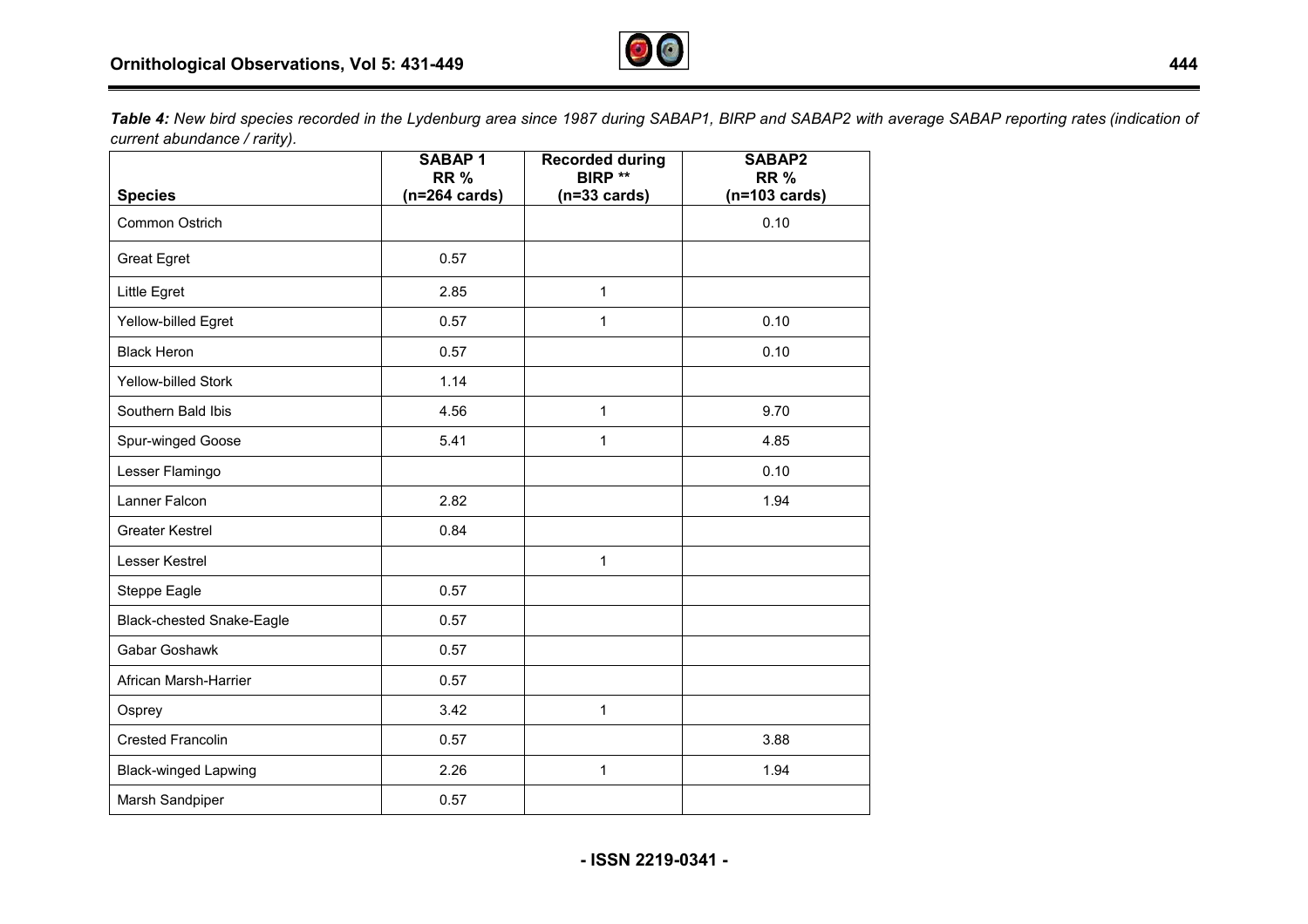

|                                  | <b>SABAP1</b><br><b>RR%</b> | <b>Recorded during</b><br><b>BIRP **</b> | <b>SABAP2</b><br><b>RR%</b> |
|----------------------------------|-----------------------------|------------------------------------------|-----------------------------|
| <b>Species</b>                   | $(n=264 \text{ cards})$     | $(n=33 \text{ cards})$                   | $(n=103 \text{ cards})$     |
| Pied Avocet                      | 0.57                        |                                          |                             |
| Spotted Crake                    |                             | $\mathbf{1}$                             |                             |
| <b>Whiskered Tern</b>            |                             |                                          | 0.10                        |
| African Cuckoo                   | 0.84                        |                                          |                             |
| Cape Eagle-Owl                   | 0.05                        |                                          |                             |
| Freckled Nightjar                | 2.24                        | $\mathbf{1}$                             |                             |
| <b>Horus Swift</b>               | 1.71                        | $\mathbf{1}$                             | 0.10                        |
| <b>Bearded Woodpecker</b>        | 1.40                        |                                          | 0.10                        |
| <b>Brown-throated Martin</b>     | 1.41                        |                                          | 10.67                       |
| White-necked Raven               | 3.94                        | $\mathbf{1}$                             | 11.65                       |
| Anteating Chat                   | 10.85                       |                                          | 0.10                        |
| Red-capped Robin-Chat            | 2.24                        | $\mathbf{1}$                             | 0.10                        |
| White-browed Robin-Chat          | 4.00                        | $\mathbf{1}$                             | 2.91                        |
| GardenWarbler                    | 1.14                        |                                          |                             |
| <b>Icterine Warbler</b>          |                             |                                          | 2.91                        |
| <b>Great Reed-Warbler</b>        | 1.14                        |                                          |                             |
| Lesser Swamp-Warbler             | 10.28                       |                                          | 4.85                        |
| Marsh Warbler                    |                             | $\mathbf{1}$                             | 3.88                        |
| Wing-snapping Cisticola          | 4.23                        | $\mathbf{1}$                             | 11.65                       |
| Ashy Flycatcher                  |                             |                                          | 2.91                        |
| Grey Tit-Flycatcher              | 1.14                        |                                          | 0.10                        |
| Yellow-throated Woodland-Warbler | 2.54                        |                                          | 5.82                        |

**- ISSN 2219-0341 -**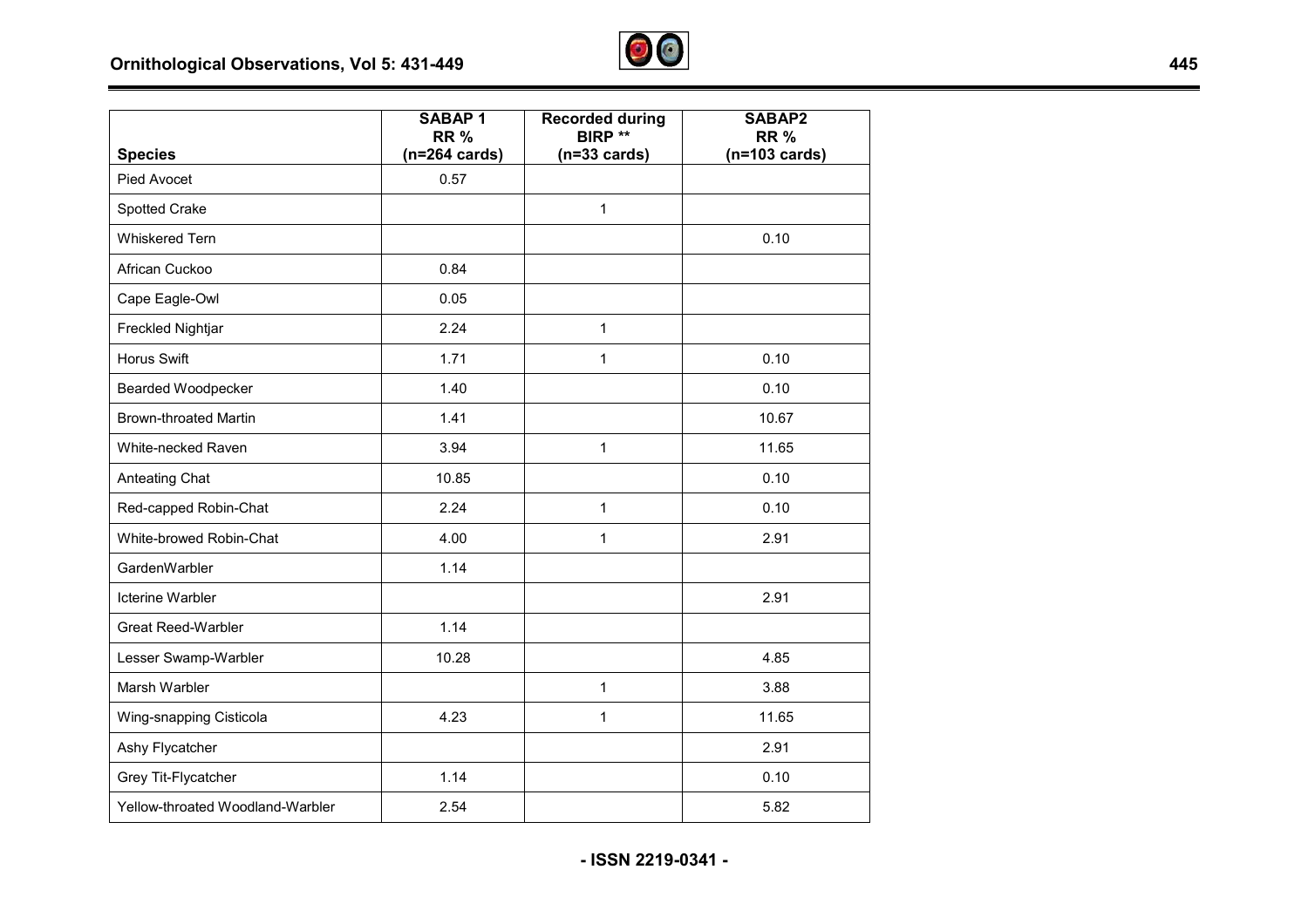

|                                        | <b>SABAP1</b><br><b>RR%</b> | <b>Recorded during</b><br>BIRP ** | SABAP2<br><b>RR%</b>    |
|----------------------------------------|-----------------------------|-----------------------------------|-------------------------|
| <b>Species</b>                         | $(n=264 \text{ cards})$     | $(n=33 \text{ cards})$            | $(n=103 \text{ cards})$ |
| Fairy Flycatcher                       |                             | 1                                 |                         |
| <b>Blue-mantled Crested Flycatcher</b> | 3.37                        |                                   | 1.94                    |
| African Pied Wagtail                   | 5.09                        | 1                                 | 8.73                    |
| Brown-crowned Tchagra                  | 0.84                        | 1                                 | 1.94                    |
| Common Myna                            |                             | 1                                 | 28.15                   |
| White-browed Sparrow-Weaver            | 6.86                        |                                   | 4.85                    |
| Yellow-crowned Bishop                  | 2.90                        |                                   | 4.85                    |
| <b>Red-billed Firefinch</b>            | 1.13                        | 1                                 | 2.91                    |
| Dusky Indigobird                       | 2.56                        | 1                                 | 3.88                    |
| <b>Brimstone Canary</b>                | 5.39                        |                                   | 8.73                    |
| Eastern Long-billed Lark               | 1.12                        |                                   | 0.10                    |
| <b>Rock Dove</b>                       |                             |                                   | 0.10                    |
| <b>Mallard Duck</b>                    |                             |                                   | 0.10                    |

**\*\* Recorded in Gustav Klingbiel Nature Reserve and / or Lydenburg Production Unit areas.**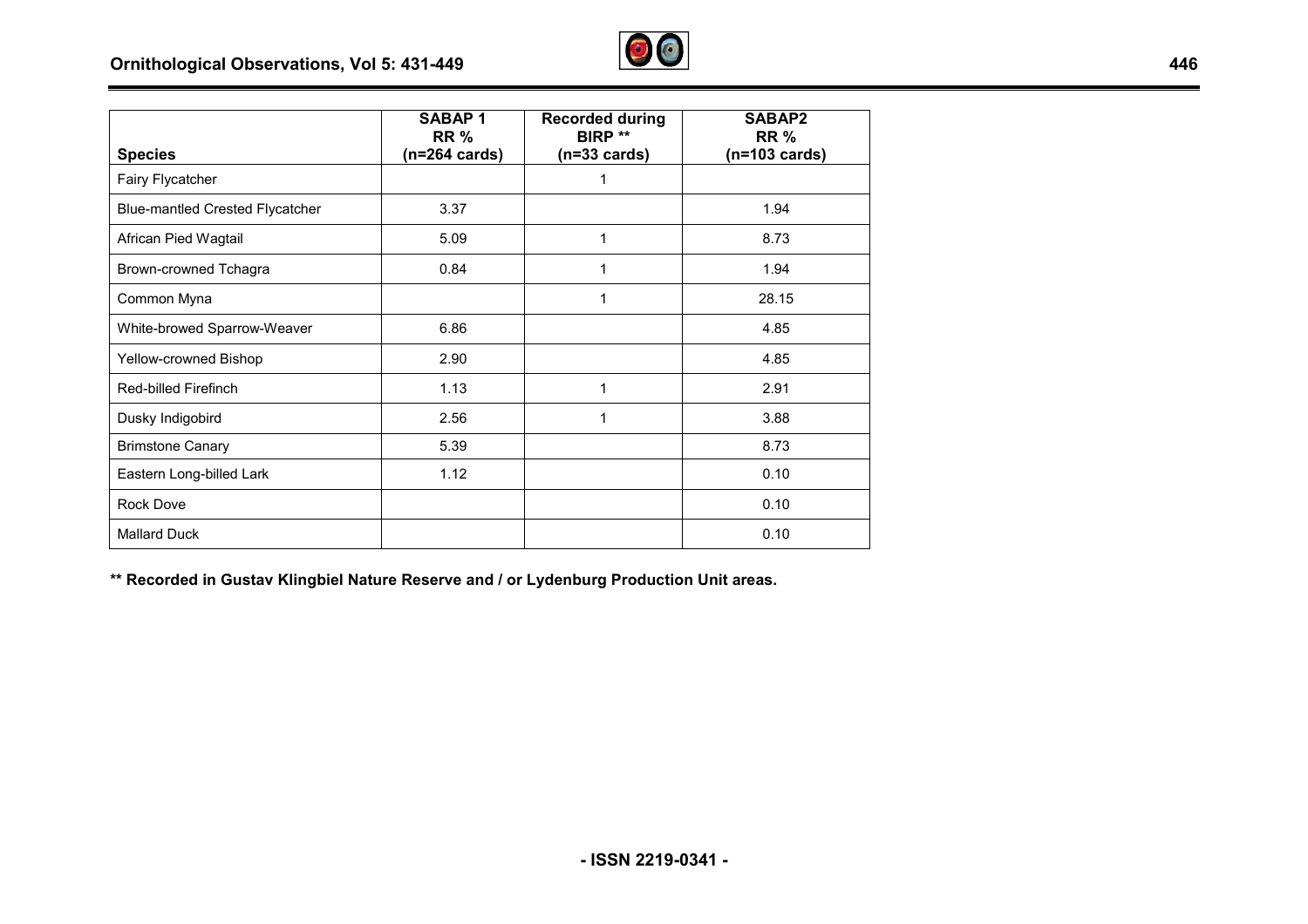

Table 5: Birds rarely observed in the immediate Lydenburg area or more frequently recorded in adjacent areas in pentads of the 2530AB and 2530BA quarter *degree grid cells. Species in shaded rows were recorded at some time in the Lydenburg area, mostly as vagrants.*

| <b>Species</b>                  | SABAP <sub>1</sub><br><b>RR%</b> | <b>BIRP**</b> | SABAP2<br><b>RR%</b> | <b>SABAP2 distribution and localities of interest</b>        |
|---------------------------------|----------------------------------|---------------|----------------------|--------------------------------------------------------------|
| <b>African Crowned Eagle</b>    | 10.11                            |               | 0.10                 | Dullstroom (2455_3015), Sabie escarpment                     |
| Red-necked Spurfowl             | 2.24                             |               |                      | Dullstroom, Sabie escarpment                                 |
| Kurrichane Buttonquail          | 8.57                             |               |                      | Bushveld of Burgersfort, Ohrigstad, few around Dullstroom    |
| <b>Red-chested Flufftail</b>    | 0.57                             |               |                      | Dullstroom area, Spekboom River (2455_3030)                  |
| <b>Buff-spotted Flufftail</b>   |                                  |               | 1.94                 | Sabie escarpment                                             |
| <b>Black-bellied Bustard</b>    |                                  |               | 0.10                 | In 2505_3025, Kwena Dam area, lowveld                        |
| <b>Temminck's Courser</b>       | 1.14                             | $\mathbf{1}$  |                      | In scattered bushveld and lowveld localities                 |
| <b>Bronze-winged Courser</b>    |                                  | $\mathbf 1$   |                      | No SABAP records, in GKNR in 1995, Hoedspruit area           |
| Namaqua Dove                    |                                  | $\mathbf{1}$  | 0.10                 | Records north (2455_3025) and west (2510_3020) of Lydenburg  |
| Emerald-spotted Wood-Dove       | 1.70                             |               | 0.10                 | Watervals River Pass, Sabie escarpment                       |
| Lemon Dove                      |                                  |               | 1.94                 | Dullstroom (2525_3010), Sabie escarpment                     |
| Grey Go-away-bird               | 1.14                             |               |                      | Krugerspos (Ohrigstad) and Burgersfort areas                 |
| African Emerald Cuckoo          | 2.24                             |               | 6.79                 | Long Tom Pass and Sabie escarpment                           |
| Marsh Owl                       | 0.57                             |               |                      | Belfast - Dullstroom area, historically in Krugerspos area?? |
| Narina Trogon                   | 2.24                             |               | 6.79                 | Dullstroom, Finsbury area and Sabie escarpment               |
| <b>Woodland Kingfisher</b>      | 2.28                             | $\mathbf{1}$  |                      | Bushveld of Burgersfort area                                 |
| Striped Kingfisher              | 1.13                             |               | 0.10                 | Bushveld of Burgersfort - Steelpoort areas                   |
| European Roller                 | 0.57                             |               | 0.10                 | Potloodspruit& GKNR (March & June 1992)                      |
| Lilac-breasted Roller           | 1.12                             |               | 0.10                 | Long Tom Pass (2505_3035)                                    |
| African Grey Hornbill           | 0.57                             |               | 0.10                 | In 2505 3025, winter visitor to town?                        |
| Southern Yellow-billed Hornbill |                                  |               | 0.10                 | GKNR (June 1992), bushveld of Burgersfort - Steelpoort       |

**- ISSN 2219-0341 -**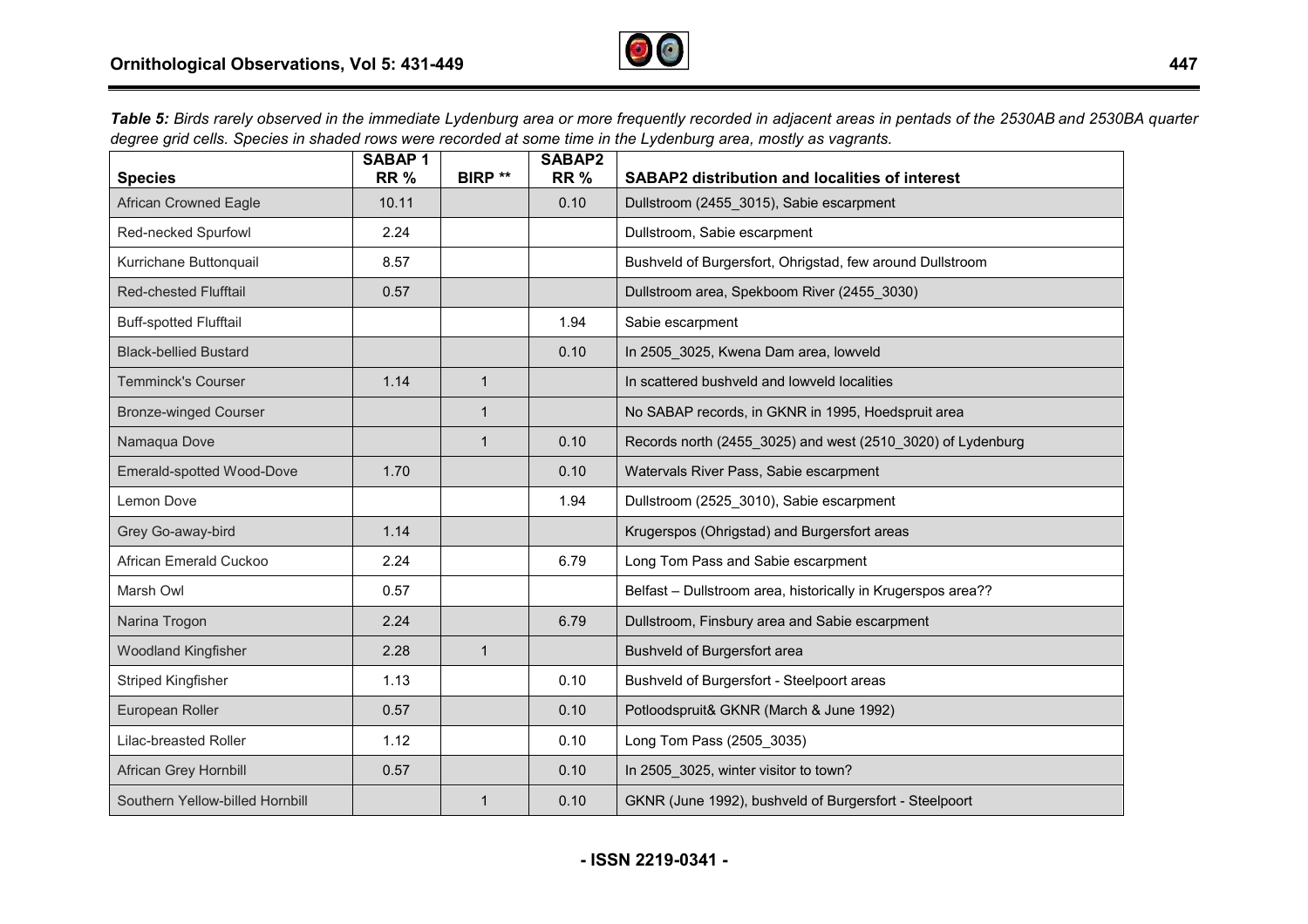

| <b>Species</b>                   | <b>SABAP1</b><br><b>RR%</b> | BIRP **      | SABAP2<br><b>RR%</b> | <b>SABAP2 distribution and localities of interest</b>                                  |
|----------------------------------|-----------------------------|--------------|----------------------|----------------------------------------------------------------------------------------|
| Red-capped Lark                  | 1.14                        |              |                      | Grasslands of Dullstroom area                                                          |
| Sabota Lark                      | 5.61                        |              |                      | Bushveld of Burgersfort area                                                           |
| <b>Blue Swallow</b>              | 3.37                        |              |                      | Sabie escarpment, rare and localized                                                   |
| Grey-rumped Swallow              | 2.24                        |              | 1.94                 | Pentads around Kwena Dam, Sabie escarpment                                             |
| <b>Bush Blackcap</b>             |                             |              | 0.10                 | Sabie escarpment towards Graskop                                                       |
| <b>Terrestrial Brownbul</b>      | 1.12                        |              | 3.88                 | Sabie escarpment in forest patches                                                     |
| Yellow-streaked Greenbul         | 2.24                        |              | 3.88                 | Sabie escarpment in forest patches                                                     |
| Orange Ground-Thrush             | 2.24                        |              | 3.88                 | Sabie escarpment in forest patches (one record in 2505 3035)                           |
| Capped Wheatear                  | 2.82                        |              |                      | In grasslands in Dullstroom area                                                       |
| <b>Barratt's Warbler</b>         | 5.61                        |              | 6.79                 | Sabie escarpment in forest patches (on Long Tom Pass)                                  |
| <b>Desert Cisticola</b>          | 0.57                        |              |                      | Bushveld of Burgersfort area                                                           |
| Red-faced Cisticola              |                             | $\mathbf{1}$ | 0.10                 | BIRP record in GKNR, bushveld and lowveld areas                                        |
| <b>Croaking Cisticola</b>        | 3.70                        |              | 8.73                 | In 2505_3025, also Watervals River Pass (2455_3020). Western edge of<br>distribution?? |
| <b>Black-chested Prinia</b>      | 0.57                        |              |                      | Bushveld of Burgersfort area & Sabie escarpment                                        |
| Yellow-breasted Pipit            | 1.14                        |              |                      | Grasslands of Dullstroom & Belfast. 2 records in 2530AB                                |
| Lesser Grey Shrike               | 1.14                        |              |                      | Kwena Dam area (2520_3015, 2525_3015), bushveld and lowveld                            |
| Retz's Helmet-Shrike             |                             |              | 0.10                 | NW of Lydenburg on Watervalsriver pass towards Steelpoort                              |
| Southern White-crowned Shrike    | 0.57                        |              |                      | Lowveld and bushveld areas                                                             |
| Southern Double-collared Sunbird | 9.27                        |              | 13.59                | Forest patches at Dullstroom, Sabie escarpment                                         |
| Scarlet-chested Sunbird          | 2.55                        |              | 1.94                 | Sabie escarpment, bushveld in Steelpoort area                                          |
| Scaly-feathered Finch            | 0.57                        |              |                      | Bushveld of Burgersfort area                                                           |
| Red-headed Finch                 | 0.57                        |              | 0.10                 | Vagrants at town, other in Belfast / Burgersfort areas                                 |